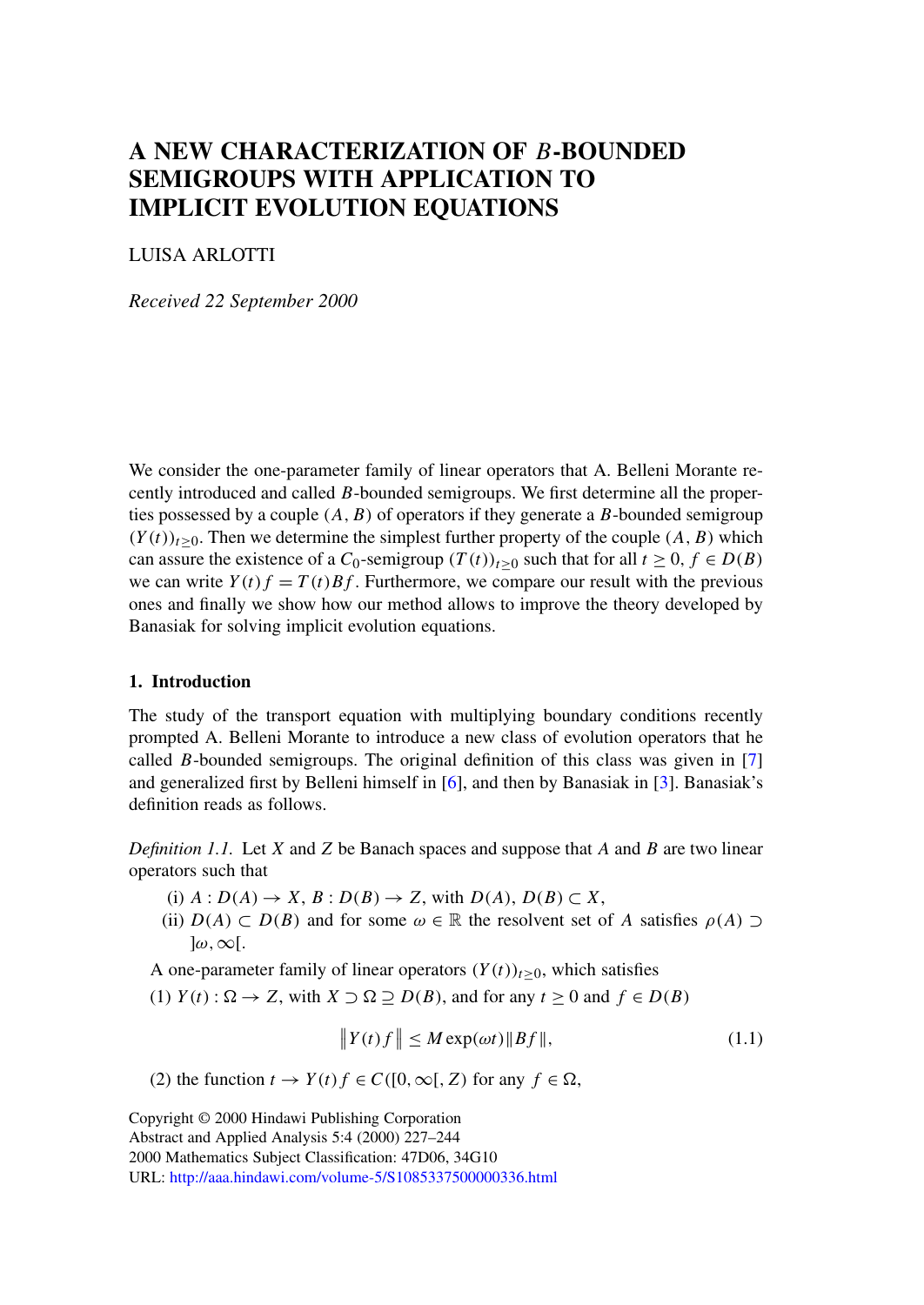(3) for any  $f \in \Omega_0 = \{f \in D(A); Af \in \Omega\} \subset D(A) \subset D(B)$  and  $t \ge 0$ 

$$
Y(t)f = Bf + \int_0^t Y(s)Af \, ds \tag{1.2}
$$

is called a B-quasi bounded semigroup generated by A and B.

Here and in what follows we denote by  $\|\cdot\|$  the norm in the Banach space Z. In the case B is bounded,  $D(B) = X = Z$ ,  $M = 1$ ,  $\omega = 0$ , one obtains the original definition, while the case  $X = Z$  gives Belleni's generalization.

If the pair  $(A, B)$  of operators generates a family satisfying conditions  $(1)$ ,  $(2)$ , and (3) then we write  $A \in B-G(M, \omega, X, Z)$  (or  $A \in B-G(M, \omega, X)$ , if  $X = Z$ ).

Suppose that  $A \in B-G(M, \omega, X)$ .

It is immediate to see that, if  $B \neq I$ ,  $B \neq 0$  then the family  $(Y(t))_{t>0}$  is neither a C<sub>0</sub>-semigroup nor an integrated semigroup [\[1,](#page-15-0) [9,](#page-16-0) [10\]](#page-16-0). In general, the family  $(Y(t))_{t>0}$ is not even a C-existence family [\[8\]](#page-15-0). A deep analysis of this topic, that is, on the link of B-bounded semigroups with C-existence families and C-regularized semigroups can be found in  $[5]$ .

However, one can see that the notion of B-bounded semigroup is strictly related to the notion of empathy [\[4\]](#page-15-0). Furthermore, both the empathy theory and the B-bounded semigroup theory can be used for solving implicit evolution equations. In such a context the B-bounded semigroup method seems to generalize the method used by Showalter [\[11\]](#page-16-0).

The above considerations show how important is to obtain a full characterization of generators of B-bounded semigroups. A first characterization, under the assumption that operators  $\vec{A}$  and  $\vec{B}$  satisfy all the conditions of [Definition 1.1,](#page-0-0) has been obtained in [\[3\]](#page-15-0). For his study Banasiak introduced the extrapolation space  $X_B$ , which represents the completion of X with respect to the (semi)norm  $\|\cdot\|_B = \|B\cdot\|$ . Later, without using the Banach space  $X_B$ , it has been proved in [\[2\]](#page-15-0) that the Banasiak characterization theorem holds even if the assumption (ii) of [Definition 1.1](#page-0-0) is replaced by the weaker assumption:

(iii) there exists  $\omega \in \mathbb{R}$  such that for each  $\lambda > \omega$ , the map

$$
(\lambda I - A) : D_B(A) \longrightarrow D(B), \tag{1.3}
$$

where  $D_B(A)=\{f \in D(A) \cap D(B) : Af \in D(B)\}$ , is bijective.

Recently, it has been shown that in many cases even this assumption is too restrictive and can be relaxed even further. The relaxation suggested in [\[5\]](#page-15-0) is the following:

(iv) Denote by  $A_B$  the part of A in  $D_B(A)$ , that is,  $A_B = A|_{D_B(A)}$ . We assume that the operator  $A_B$  is closable in  $X_B$ , that is, we assume that if the sequence  $(f_n)_{n\in\mathbb{N}}$  of elements of  $D_B(A)$  is such that  $Bf_n \to 0$  and  $BAf_n \to h$  in Z as  $n \to \infty$ , then  $h = 0$ . Denoting  $\mathcal{T} = \overline{A}_{B}^{X_{B}}$ , we assume further that there exist subspaces:  $\mathcal{X}$  and  $D$  satisfying  $D(B) \subseteq \mathcal{X} \subseteq X_B$ , and  $D_B(A) \subseteq D \subseteq \mathcal{X} \cap D(\mathcal{T})$  such that  $(\lambda I - \mathcal{T}|_D) : D \to \mathcal{X}$  is bijective for all  $\lambda > \omega$ .

In all the mentioned cases it has been proved that, if  $A \in B-G(M, \omega, X, Z)$ , then there exists a  $C_0$ -semigroup  $(T(t))_{t>0}$  in  $Z_B = \overline{R(B)}$  such that  $Y(t)f = T(t)Bf$  for all  $t \geq 0, f \in D(B)$ . Such a semigroup is uniquely determined by the given pair  $(A, B)$ .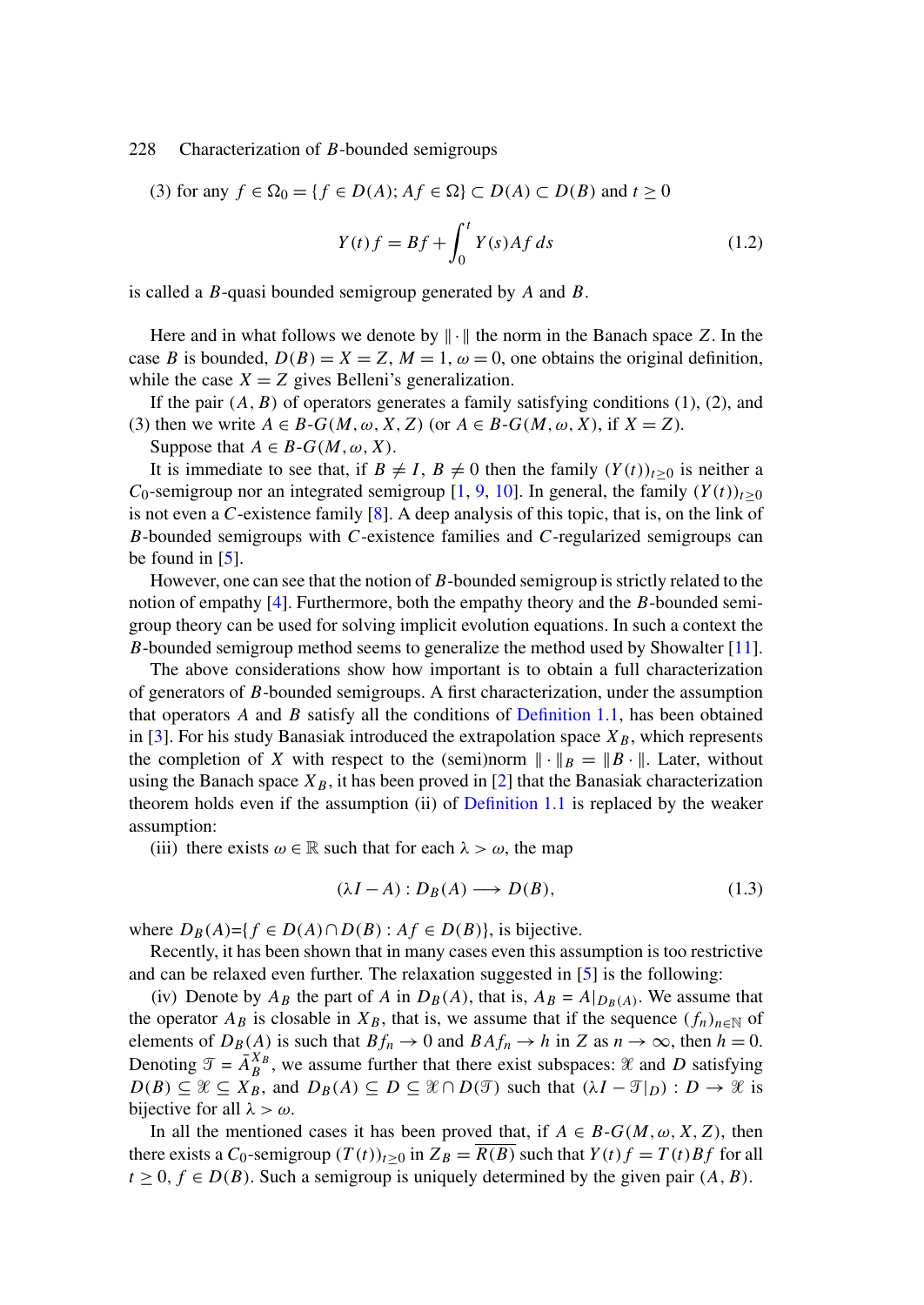<span id="page-2-0"></span>In my opinion the achieved results are not completely satisfying yet. Indeed each paper contains assumptions on the pair  $(A, B)$  which are weaker than those previously considered, but are sufficient to guarantee the existence in  $Z_B$  of the above mentioned  $C_0$ -semigroup  $(T(t))_{t>0}$ .

According to me the approach has to be completely reversed. In other words, first one has to determine all the properties possessed by a couple  $(A, B)$  of operators if they generate a B-quasi bounded semigroup  $(Y(t))_{t>0}$ . Then one has to determine which further assumption can assure that  $Y(t)f = T(t)Bf$  for all  $t \ge 0, f \in D(B)$ , where  $(T(t))_{t>0}$  is a  $C_0$ -semigroup in  $Z_B$  which is uniquely determined by operators A and B. It is the purpose of this paper to answer both questions.

In Section 2, we determine all the properties that two linear operators  $A$  and  $B$ possess if the following holds:

- (a) assumption (i) of [Definition 1.1](#page-0-0) is satisfied;
- (b)  $A \in B-G(M, \omega, X, Z)$ , that is, there exists a family  $(Y(t))_{t\geq 0}$  such that conditions  $(1)$ ,  $(2)$ , and  $(3)$  of [Definition 1.1](#page-0-0) hold;
- (c) family  $(Y(t))_{t\geq0}$  satisfies the further condition

$$
Y(0)f = Bf \quad \forall f \in D(B). \tag{1.4}
$$

It is easy to see that assumption  $(c)$  is independent from assumptions  $(1)$ ,  $(2)$ , and  $(3)$ of [Definition 1.1,](#page-0-0) which only imply  $Y(0) f = Bf$  for all  $f \in D_B(A)$ . However, if we want to obtain the above-mentioned representation for the family  $(Y(t))_{t>0}$ , then we have to suppose condition (c) be satisfied too.

In [Section 3,](#page-5-0) we show that, if (a), (b), and (c) hold, then the simplest further condition that can assure the required representation of  $(Y(t))_{t>0}$  is the following:

(v) for all  $f \in D(B)$ ,  $\lambda > \omega$  there exists a sequence  $(f_n)_{n \in \mathbb{N}}$  of elements of  $D_B(A)$ such that  $Bf_n \to g$  and  $BAf_n \to h$  in Z as  $n \to \infty$  with  $\lambda g - h = Bf$ .

In [Section 4](#page-10-0) we compare our result with the previous ones and show that condition (v) is weaker than (iv).

Finally, in [Section 5](#page-12-0) we show how our results allow to improve the theory developed in [\[4\]](#page-15-0) for solving implicit evolution equations.

#### **2. Properties of a pair** (A,B) **generating a** B**-bounded semigroup**

In this section, we want to characterize all the properties that two linear operators A and B possess if the above conditions (a), (b), and (c) are satisfied.

In order to achieve our aim, we consider the mapping  $A$  defined by putting, for all  $g \in B(D_B(A)),$ 

$$
\mathcal{A}(g) = \{ h \in R(B) : h = BA f \text{ for } f \in D_B(A) \text{ with } Bf = g \}. \tag{2.1}
$$

Clearly the properties of mapping  $\mathcal A$  and those of the pair  $(A, B)$  are strictly linked with each other; indeed mapping  $\mathcal A$  only depends on the given operators A and B. Concerning this we can prove the following theorem.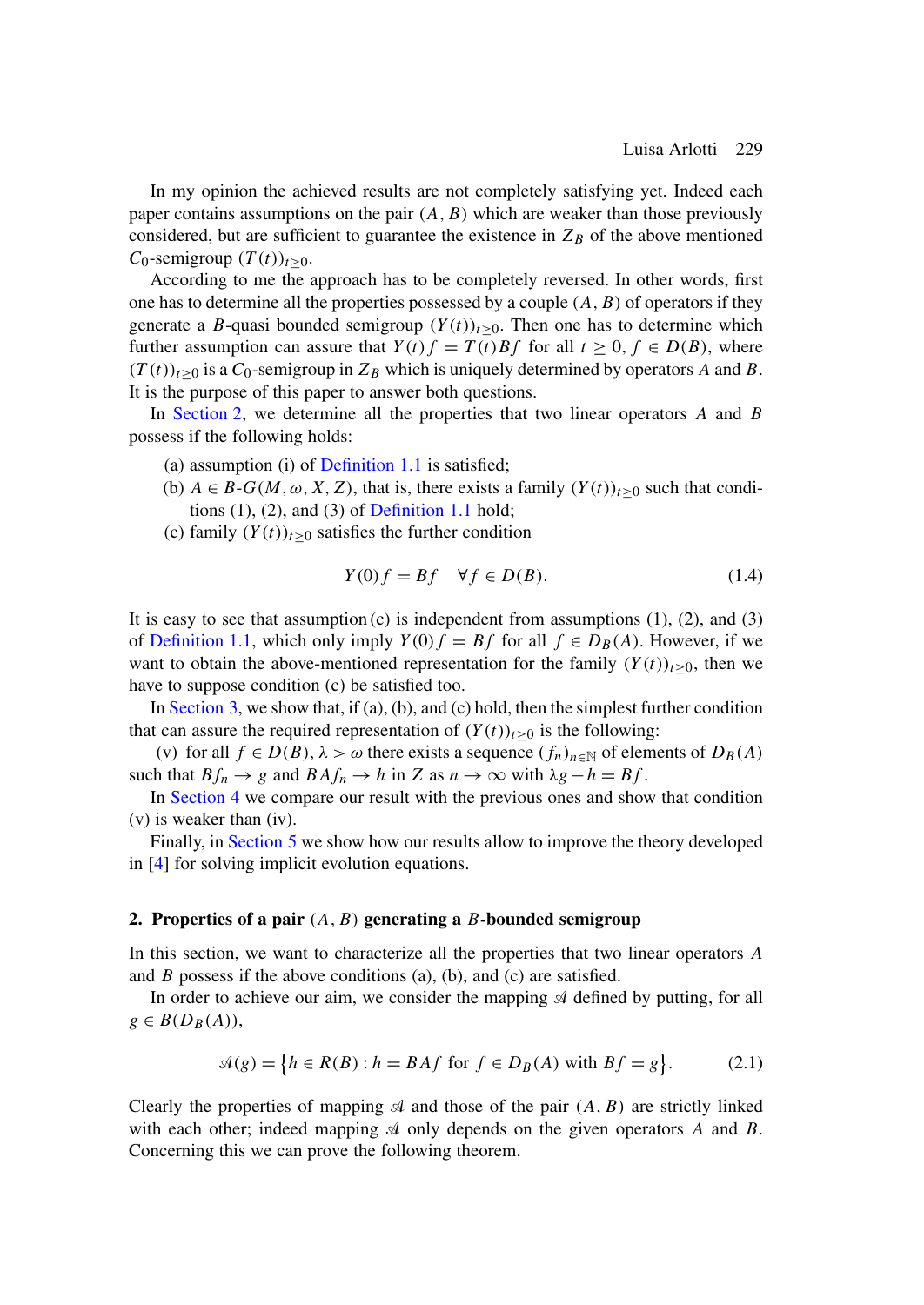<span id="page-3-0"></span>Theorem 2.1. *Let the operators* A *and* B *satisfy the conditions (a), (b), and (c). Then formula* [\(2.1\)](#page-2-0) *defines a linear single-valued mapping*  $\mathcal{A}: B(D_B(A)) \to Z_B$ *, which is closable in*  $Z_B$ *. Its closure*  $\overline{A}$  *has the following properties:* 

(α) for all  $\lambda > \omega$  one can define a linear bounded operator  $R(\lambda)$  :  $Z_B \rightarrow Z$ *such that*

$$
R(\lambda)\big(\lambda I - \bar{\mathcal{A}}\big)g = g \quad \forall g \in D(\bar{\mathcal{A}}),\tag{2.2}
$$

(β) the mapping  $(\lambda I - \overline{A}) : D(\overline{A}) \to Z_B$  is injective for all  $\lambda > \omega$ , (γ)  $R(\lambda I - \mathcal{A})$  *is a closed subset of*  $Z_B$  *for all*  $\lambda > \omega$ *.* 

*Remark 2.2.* Observe that the statement  $\mathcal A$  is a single-valued closable mapping in  $Z_B$ is equivalent to the statement that the operator  $A_B$  is closable in  $X_B$ . Indeed comparing  $(iv)$  with definition  $(2.1)$  one sees that both statements have the following meaning: if the sequence  $(f_n)_{n\in\mathbb{N}}$  of elements of  $D_B(A)$  is such that  $g_n = Bf_n \to 0$  and  $\mathcal{A}g_n =$  $BAf_n \to h$  in Z as  $n \to \infty$ , then  $h = 0$ .

*Proof of [Theorem 2.1.](#page-2-0)* It is known that the assumptions of [Theorem 2.1](#page-2-0) assure that formula [\(2.1\)](#page-2-0) defines a linear single-valued mapping  $\mathcal{A}: B(D_B(A)) \to Z_B$ , which is closable in  $Z_B$ . Such a property has been proved in [\[1\]](#page-15-0). For the sake of completeness we report here the considerations contained in [\[1\]](#page-15-0), but some of them in a slightly different form.

Consider  $f \in D_B(A)$  such that  $Bf = 0$ . From properties of [Definition 1.1](#page-0-0) we obtain, for all  $t \geq 0$ ,

$$
Y(t)f = 0, \quad \int_0^t Y(s)Af \, ds = Y(t)f - Bf = 0. \tag{2.3}
$$

But then  $Y(t)Af = 0$  for any  $t \ge 0$ . In particular,  $BAf = Y(0)Af = 0$ . This shows that  $\mathcal A$  is a single valued mapping from  $B(D_B(A))$  to  $Z_B$ . The linearity is easily verified.

In order to show that  $\mathcal A$  is closable in  $Z_B$  observe that we can define a one-parameter family of linear operators  $(T(t))_{t\geq0}$  from  $R(B)$  to Z by putting, for  $f \in D(B)$ ,  $t \geq 0$ ,

$$
T(t)Bf = Y(t)f.
$$
\n(2.4)

Thanks to property (1) of [Definition 1.1](#page-0-0) we obtain for any  $g = Bf \in R(B), t \ge 0$ 

$$
||T(t)g|| \le M \exp(\omega t) ||g||. \tag{2.5}
$$

Therefore, for each  $t \ge 0$  operator  $T(t)$  is bounded. By the extension principle, it can be uniquely extended to a bounded linear operator with domain  $Z_B$ . Denote by  $T(t)$  the extension too. Then inequality (2.5) holds for all  $t \geq 0$ ,  $g \in Z_B$ . Moreover, definition  $(2.4)$  and condition  $Y(0) = B$  yield  $T(0) = I$ .

From property (2) of [Definition 1.1](#page-0-0) we deduce that, fixed  $g \in R(B)$ ,  $t \to T(t)g$  is a continuous function of t for  $0 \le t < \infty$ . Inequality (2.5) allows to extend the property for any  $g \in Z_B$ . Thus for  $g \in Z_B$  the function  $t \to T(t)g \in C([0,\infty), Z)$ .

Finally, as a consequence of property (3) of [Definition 1.1](#page-0-0) we have for all  $g = Bf \in$  $B(D_B(A))$ 

$$
T(t)g = g + \int_0^t T(s)BAf ds,
$$
\n(2.6)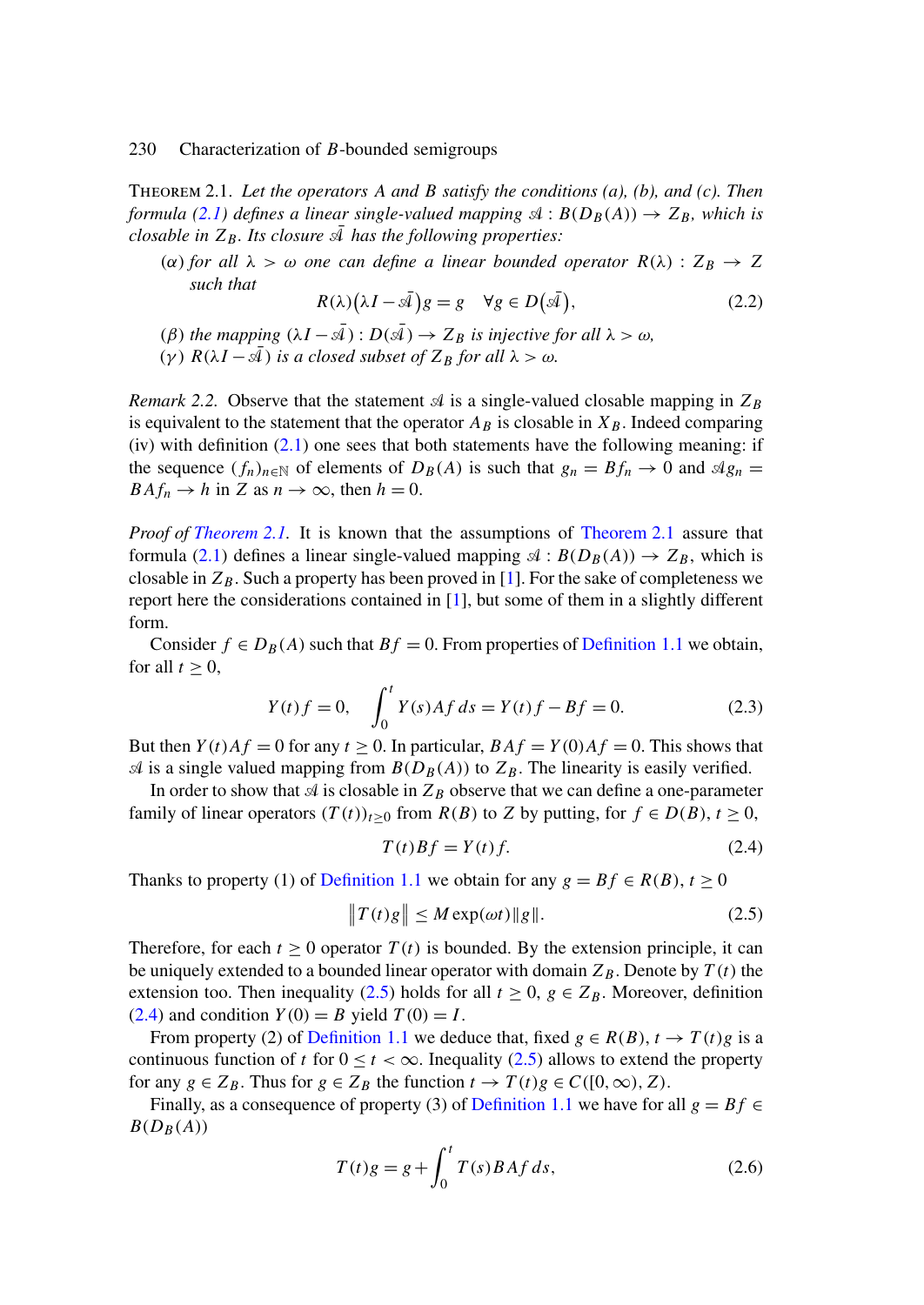<span id="page-4-0"></span>that is, thanks to  $(2.1)$ 

$$
T(t)g = g + \int_0^t T(s) \mathcal{A}g \, ds. \tag{2.7}
$$

Now we are able to show that operator  $\mathcal A$  is closable in  $Z_B$ . Indeed, consider a sequence  $(g_n)_{n\in\mathbb{N}}$  of elements of  $D(\mathcal{A}) = B(D_B(A))$  such that  $g_n \to 0$  and  $\mathcal{A}g_n \to h$  in Z as  $n \to \infty$ . Clearly  $h \in Z_B$  and  $T(t)g_n \to 0$ ,  $T(t) \triangleleft g_n \to T(t)h$  for all  $t \ge 0$  as  $n \to \infty$ . Now writing (2.7) for each  $g_n$  and taking the limit as  $n \to \infty$  we obtain for all  $t \ge 0$ ,

$$
\int_0^t T(s)h ds = 0.
$$
\n(2.8)

Because this implies  $T(t)h = 0$  for all  $t \ge 0$ , and in particular  $h = T(0)h = 0$ , operator  $\mathcal A$  is closable in  $Z_B$ .

Consider the closure  $\overline{\mathcal{A}}$  of  $\mathcal{A}$ . We remember that

$$
D(\bar{\mathcal{A}}) = \{ g \in Z_B : \exists (f_n)_{n \in \mathbb{N}} \text{ in } D_B(A) \text{ and } h \in Z_B \text{ such that } Bf_n \to g, BAf_n \to h \},\tag{2.9}
$$

$$
\bar{\mathcal{A}}g = \lim_{n \to \infty} BA f_n \quad \text{for } g = \lim_{n \to \infty} B f_n \in D(\bar{\mathcal{A}}). \tag{2.10}
$$

From this and formula (2.7) we immediately obtain for all  $g \in D(\bar{A})$ ,  $t \ge 0$ ,

$$
T(t)g = g + \int_0^t T(s)\bar{A}g \, ds. \tag{2.11}
$$

Formula (2.11) allows to prove the stated properties.

(α) Put, for all  $g$  ∈  $Z_B$ ,  $λ > ω$ ,

$$
R(\lambda)g = \int_0^{+\infty} \exp(-\lambda t) T(t)g dt.
$$
 (2.12)

Thanks to [\(2.5\)](#page-3-0) we can state that for each  $\lambda > \omega$  formula (2.12) defines a bounded linear operator from  $Z_B$  to  $Z$  with

$$
\|R(\lambda)\| \le \frac{M}{\lambda - \omega}.\tag{2.13}
$$

From (2.11) and (2.12) we obtain, for all  $\lambda > \omega$ ,  $g \in D(\bar{\mathcal{A}})$ ,

$$
R(\lambda)\lambda g = g + \lambda \int_0^{+\infty} \exp(-\lambda t) \int_0^t T(s)\bar{d}g \, ds \, dt
$$
  
=  $g + \int_0^{+\infty} \exp(-\lambda s)T(s)\bar{d}g \, ds = g + R(\lambda)\bar{d}g,$  (2.14)

that is  $(2.2)$ .

(β) Suppose that  $\lambda > \omega$  and  $g \in D(\bar{A})$  such that  $(\lambda I - \bar{A})g = 0$ . From [\(2.2\)](#page-3-0) and  $(2.12)$  we obtain  $g = 0$ . This proves the assertion.

(γ) Formulas [\(2.2\)](#page-3-0) and (2.13) show that for any  $\lambda > \omega$ , the closed operator ( $\lambda I - \mathcal{A}$ ) has bounded left inverse. Therefore its range is closed. This proves the statement.  $\square$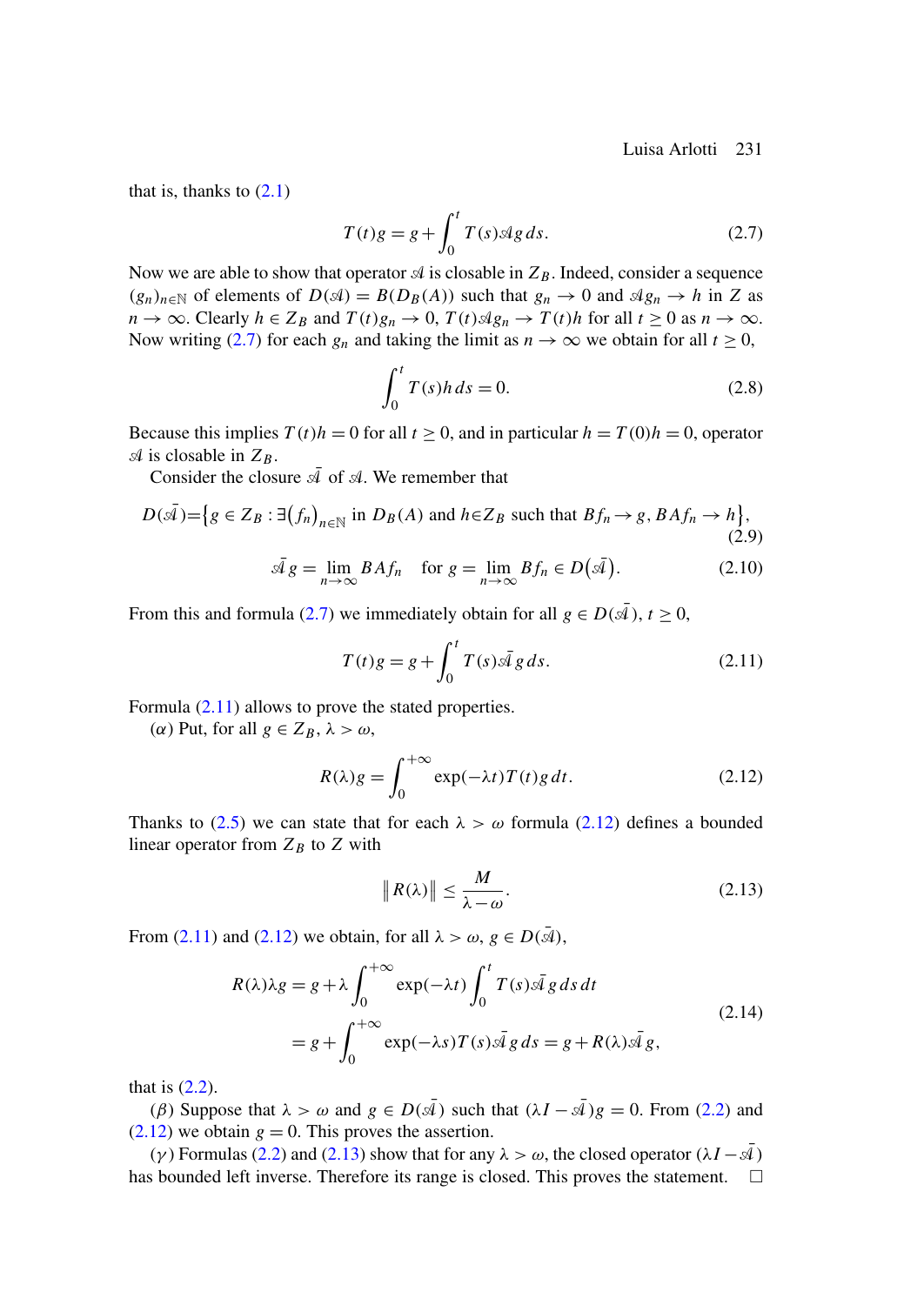<span id="page-5-0"></span>*Remark 2.3.* It is interesting to consider the case  $X = Z$  and  $B = I$ .

Thanks to [Theorem 2.1](#page-2-0) in such a case we can state the following.

Suppose that  $A: D(A) \to X$  is a linear operator in X. If there exists a one-parameter family of linear operators  $(T(t))_{t>0}$ , which satisfies the following:

(1')  $T(t)$  :  $X \to X$ , and for any  $t \ge 0$  and  $f \in X$ ,

$$
||T(t)f|| \le M \exp(\omega t) ||f||, \qquad (2.15)
$$

(2') the function  $t \to T(t) f \in C([0,\infty[, X)$  for any  $f \in X$ ,

(3') for any  $f \in D(A)$  and  $t \ge 0$ 

$$
T(t)f = f + \int_0^t T(s)Af ds,
$$
\n(2.16)

 $(4') T(0) = I,$ 

then operator A is closable. Its closure  $\overline{A}$  has the following properties:

(α') for any  $\lambda > \omega$ , one can define a linear bounded operator  $R(\lambda) : X \to X$  such that

$$
R(\lambda)(\lambda I - \bar{A})f = f \quad \text{for } f \in D(\bar{A}), \tag{2.17}
$$

 $(\beta')$  the mapping  $(\lambda I - \overline{A}) : D(\overline{A}) \to X$  is injective for all  $\lambda > \omega$ ,

(γ')  $R(\lambda I - \overline{A})$  is a closed subset of X for all  $\lambda > ω$ .

## **3. New characterization and generation theorems**

In [Section 2,](#page-2-0) we have established which properties a pair  $(A, B)$  of operators must possess if they generate a B-bounded semigroup, that is, if there exists a family  $(Y(t))_{t\geq 0}$ which satisfies conditions  $(1)$ ,  $(2)$ , and  $(3)$  of [Definition 1.1.](#page-0-0) We have also shown that to each family  $(Y(t))_{t>0}$  satisfying conditions (1), (2), and (3) of [Definition 1.1](#page-0-0) we can associate a strongly continuous family of linear operators  $(T(t))_{t\geq0}$  from  $Z_B$  to Z so that the formula  $T(t)Bf = Y(t)$  for all  $f \in D(B)$ ,  $t \ge 0$  holds. If furthermore  $Y(0) = B$ , then the family  $(T(t))_{t>0}$  is such that  $T(0) = I$ .

In this section, we first look for the simplest further property of the pair  $(A, B)$ able to guarantee that the family  $(T(t))_{t>0}$  is a strongly continuous semigroup in  $Z_B$ . Considering [\(2.2\)](#page-3-0) and [\(2.12\)](#page-4-0), we immediately see that such a property can be obtained by requiring  $\overline{A}$  to be the generator of a strongly continuous semigroup in  $Z_B$  with the Hille constants M and  $\omega$ , that is,  $\overline{A} \in G(M, \omega, Z_B)$ . Indeed, in such a case we have  $T(t) = \exp(t\bar{A})$ . The study of the above-mentioned topic is carried out in [Theorem 3.1.](#page-6-0)

Then we deduce a new generation theorem [\(Theorem 3.5\)](#page-9-0) and a new characterization theorem [\(Theorem 3.6\)](#page-9-0).

Now in order to prove [Theorem 3.1](#page-6-0) a preliminary consideration is necessary. Thanks to  $(2.9)$  and  $(2.10)$ , condition (v) can be rewritten in the equivalent form:

for all  $f \in D(B)$ ,  $\lambda > \omega$  there exists  $g \in D(\overline{A})$  such that

$$
\lambda g - \bar{A} g = Bf,\tag{3.1}
$$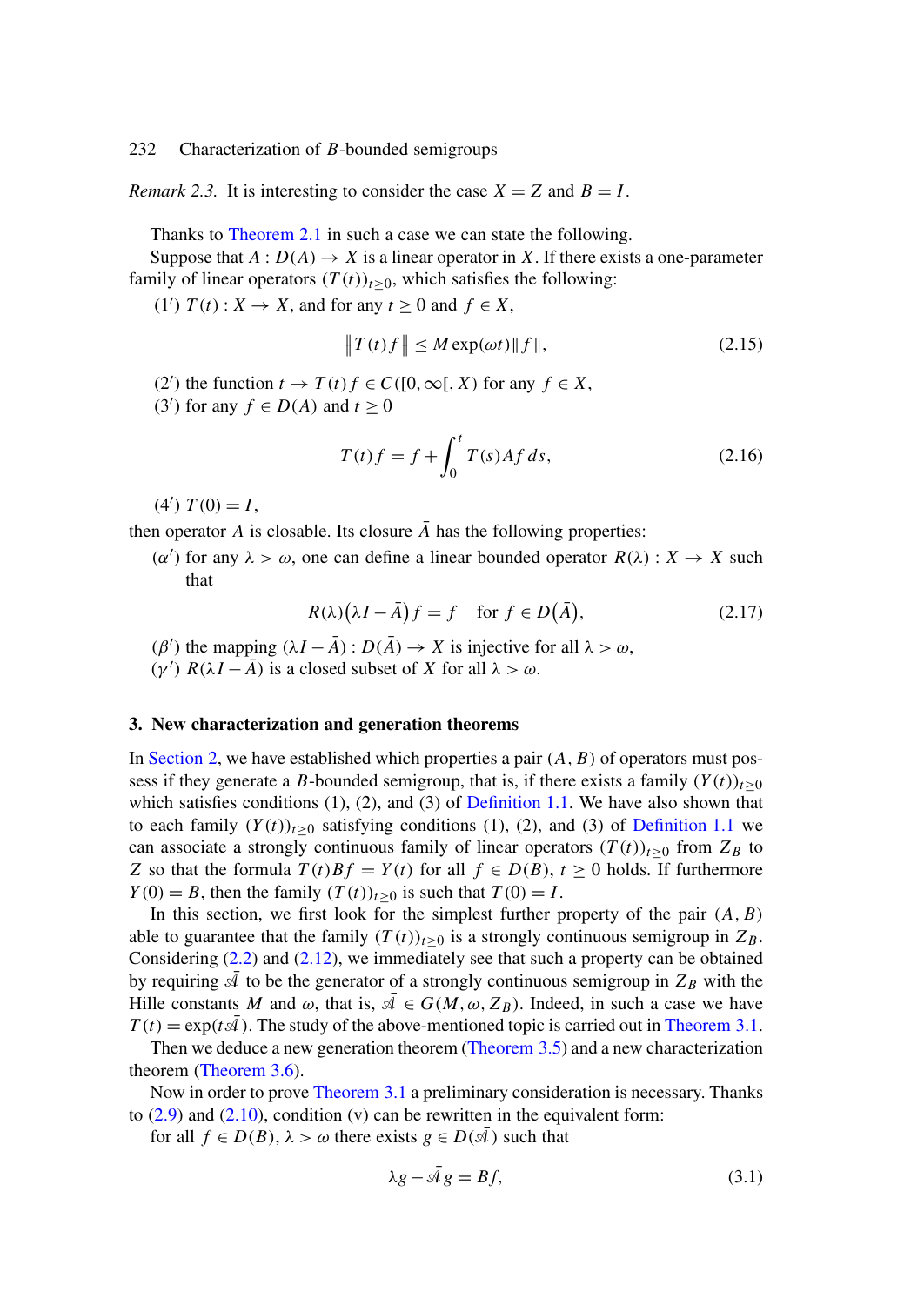<span id="page-6-0"></span>that is,

$$
R(\lambda I - \bar{A}) \supseteq R(B) \quad \forall \lambda > \omega. \tag{3.2}
$$

Considering this we can prove the following theorem.

Theorem 3.1. *Suppose that all the assumptions of [Theorem 2.1](#page-2-0) are satisfied. Then*  $\overline{A} \in G(M, \omega, Z_B)$  *if and only if the pair*  $(A, B)$  *satisfies condition (v) too. In such a case we have for all*  $t > 0$ ,

$$
T(t) = \exp(t\bar{\mathcal{A}}). \tag{3.3}
$$

*Proof*

*Necessity.* Suppose that  $\overline{A} \in G(M, \omega, Z_B)$ . Then  $R(\lambda I - \overline{A}) = Z_B$  for all  $\lambda > \omega$  and therefore  $R(\lambda I - \overline{A}) \supseteq R(B)$  for all  $\lambda > \omega$ . But, as we know, such a property is equivalent to condition (v). Thus we can state that (v) is satisfied.

*Sufficiency.* Since  $\overline{A}$  is a closed operator in  $Z_B$  the Hille-Yosida theorem assures that  $\mathcal{A} \in G(M, \omega, Z_B)$  if and only if the following conditions are satisfied:

- (i) the resolvent set of  $\overline{A}$  contains  $\alpha, +\infty$ [;
- (jj)  $\|(\lambda I \overline{\mathcal{A}})^{-n}\| \leq M/(\lambda \omega)^n$  for all  $\lambda > \omega$ ;
- (iii)  $D(\bar{A})$  is dense in  $Z_B$ .

Now, we prove that all these conditions are satisfied whenever (v) holds.

(j) We know that assumption (v) is equivalent to condition (3.2). Since  $R(\lambda I - \bar{A})$ is a closed subset of  $Z_B$ , we have

$$
R(\lambda I - \bar{\mathcal{A}}) = Z_B \quad \forall \lambda > \omega. \tag{3.4}
$$

This result, property ( $\beta$ ) of [Theorem 2.1](#page-2-0) and [\(2.2\)](#page-3-0) show that for  $\lambda > \omega$  the mapping

$$
(\lambda I - \bar{\mathcal{A}}): D(\bar{\mathcal{A}}) \longrightarrow Z_B \tag{3.5}
$$

is bijective with

$$
\left(\lambda I - \bar{\mathcal{A}}\right)^{-1} = R(\lambda). \tag{3.6}
$$

Now inequality [\(2.13\)](#page-4-0) gives

$$
\left\| \left( \lambda I - s\bar{\mathcal{A}} \right)^{-1} \right\| \le \frac{M}{\lambda - \omega}.
$$
\n(3.7)

Therefore,  $\rho(\bar{\mathcal{A}}) \supset \, ]\omega, +\infty[$ .

(ij) For any  $\lambda > \omega$ ,  $n \in \mathbb{N}$  and  $g \in Z_B$  put

$$
R_n(\lambda)g = \frac{1}{(n-1)!} \int_0^{+\infty} \exp(-\lambda t) t^{n-1} T(t)g dt.
$$
 (3.8)

The properties of the family  $(T(t))_{t\geq 0}$  assure that for each  $\lambda > \omega$  and  $n \in \mathbb{N}$ , formula  $(3.8)$  defines a bounded linear operator from  $Z_B$  to Z with

$$
\|R_n(\lambda)\| \le \frac{M}{(\lambda - \omega)^n}.\tag{3.9}
$$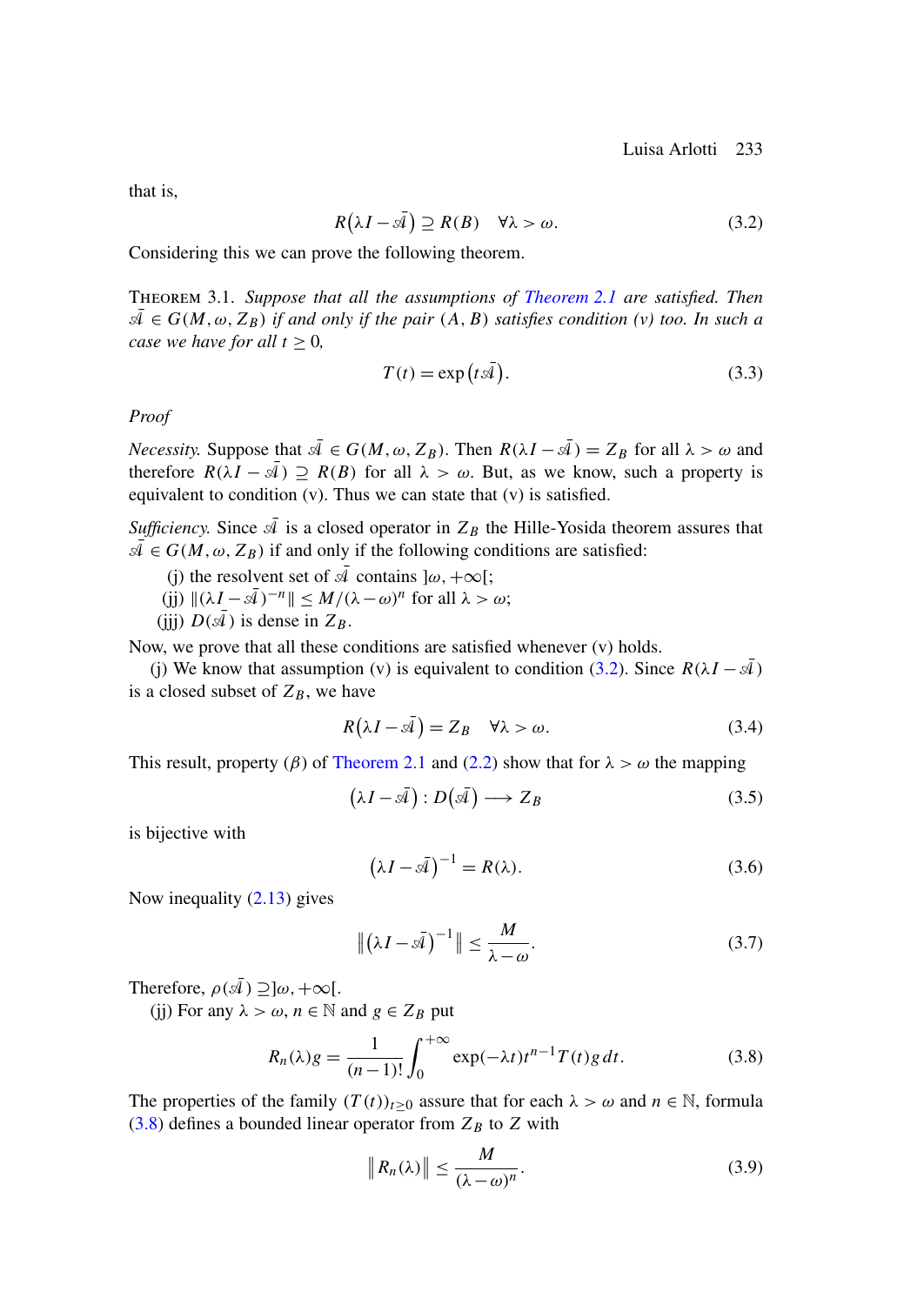Therefore, we only have to prove that such an operator is given by

$$
R_n(\lambda) = (\lambda I - s\bar{\lambda})^{-n}.
$$
\n(3.10)

This can be shown by induction. Formula  $(3.8)$  holds for  $n = 1$  because  $(2.12)$  and [\(3.8\)](#page-6-0) give

$$
R_1(\lambda) = R(\lambda) = (\lambda I - s\overline{4})^{-1}.
$$
\n(3.11)

Suppose that formula (3.10) holds for  $n = m$ . Then we obtain from [\(2.11\)](#page-4-0), for  $\lambda > \omega$ ,  $g \in D(\bar{A})$ , that

$$
R_{m+1}(\lambda)\lambda g = \frac{1}{\lambda^m}g + \frac{\lambda}{m!} \int_0^{+\infty} \left(\int_s^{+\infty} t^m \exp(-\lambda t)dt\right) T(s)\bar{A}g ds
$$
  

$$
= \frac{1}{\lambda^m}g + R_{m+1}(\lambda)\bar{A}g + \frac{1}{(m-1)!}
$$
(3.12)  

$$
\times \int_0^{+\infty} \left(\int_s^{+\infty} t^{m-1} \exp(-\lambda t)dt\right) T(s)\bar{A}g ds.
$$

We easily deduce that

$$
R_{m+1}(\lambda)\lambda g = R_{m+1}(\lambda)\bar{\mathcal{A}}g + R_m(\lambda)g,\tag{3.13}
$$

that is,

$$
R_{m+1}(\lambda)\big(\lambda I - s\overline{4}\big)g = R_m(\lambda)g = \big(\lambda I - s\overline{4}\big)^{-m}g. \tag{3.14}
$$

This shows that, if (3.10) holds for  $n = m$ , then it holds for  $n = m + 1$  too.

(jjj) In order to prove that  $D(\bar{A})$  is dense in  $Z_B$ , it is sufficient to prove that

$$
\lim_{\lambda \to \infty} \lambda (\lambda I - \bar{\mathcal{A}})^{-1} h = h \quad \forall h \in Z_B.
$$
\n(3.15)

Note that

$$
\lambda(\lambda I - s\bar{4})^{-1}h - h = \int_0^\infty \lambda e^{-\lambda t} (T(t)h - h)dt.
$$
 (3.16)

Because the function  $t \to T(t)h$  is continuous at  $t = 0$ , for any  $\epsilon > 0$  there exists  $\delta > 0$ such that for any  $0 \le t < \delta$ ,

$$
\|T(t)h - h\| < \epsilon. \tag{3.17}
$$

Therefore, for  $\lambda > \omega_1 = \max\{0, \omega\},\$ 

$$
\|\lambda(\lambda I - s\overline{4})^{-1}h - h\| \le \int_0^\infty \lambda e^{-\lambda t} \|T(t)h - h\| dt
$$
  
= 
$$
\int_0^\delta \lambda e^{-\lambda t} \|T(t)h - h\| dt + \int_\delta^\infty \lambda e^{-\lambda t} \|T(t)h - h\| dt \quad (3.18)
$$
  

$$
< \epsilon + 2M \int_\delta^\infty \lambda e^{-(\lambda - \omega_1)t} \|h\| dt < 2\epsilon,
$$

for  $\lambda$  sufficiently large.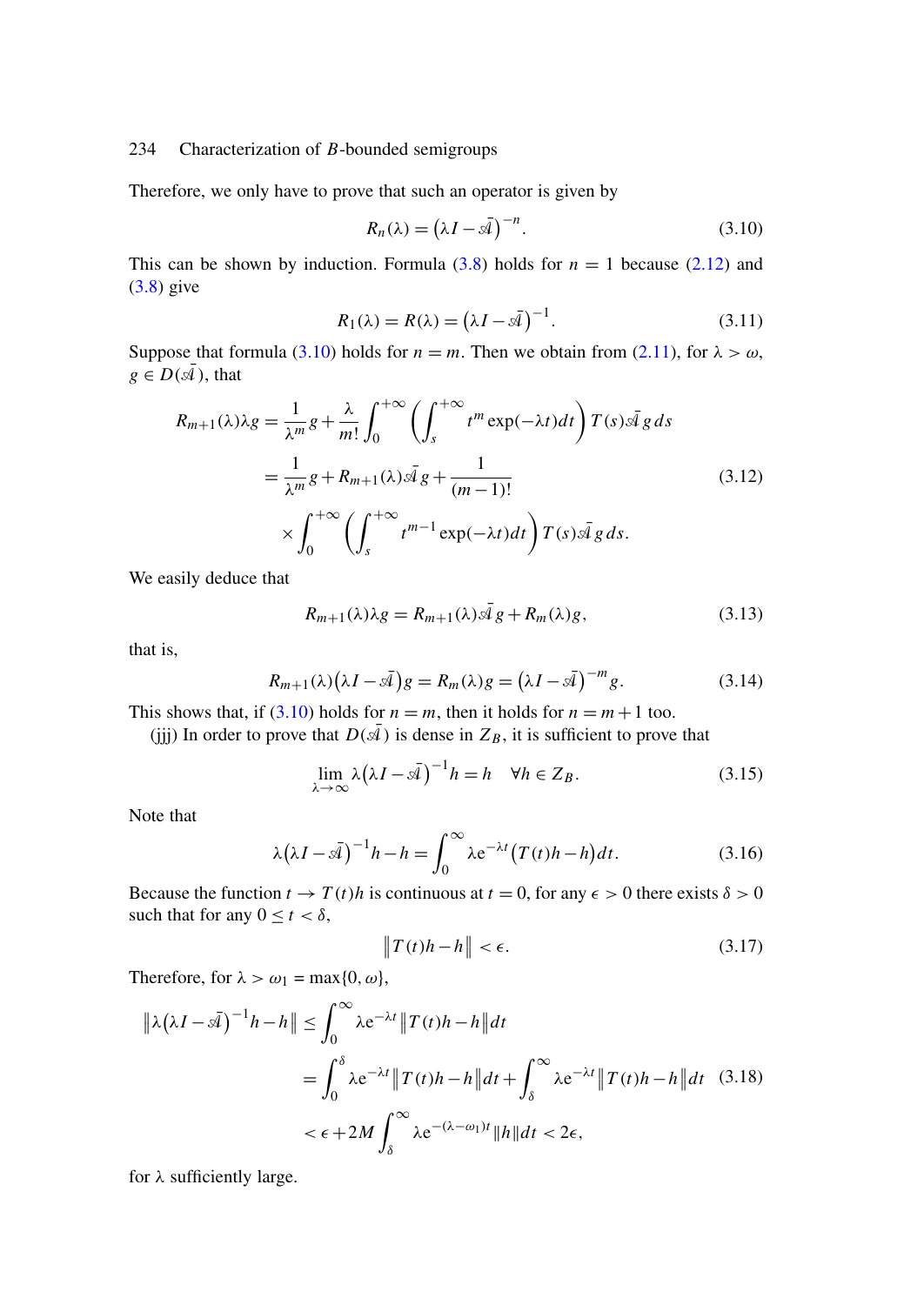<span id="page-8-0"></span>Thus we have shown that  $\overline{A} \in G(M, \omega, Z_B)$ .

Now, it is immediate to recognize that for any  $t > 0$  operators  $\exp(tA)$  and  $T(t)$ coincide. Indeed, we know that for given  $s \ge 0$  and  $g \in D(\bar{A})$ , we have  $\exp(s\bar{A})g \in$  $D(\mathcal{A}) \subseteq Z_B$ . Therefore, for each  $t > 0$  we can consider the function  $s \to h(s)$ ,  $0 \le$  $s \leq t$  defined by

$$
h(s) = T(t-s) \exp\left(s\bar{\mathcal{A}}\right) g. \tag{3.19}
$$

By virtue of formula  $(2.11)$  we have

$$
h'(s) = -T(t-s)\bar{A} \exp(s\bar{A})g + T(t-s)\bar{A} \exp(s\bar{A})g = 0.
$$
 (3.20)

This shows that  $h(s) = h(0)$  for  $0 \le s \le t$ . In particular, we have  $h(t) = h(0)$ , that is,

$$
T(t)g = \exp(t\bar{A})g.
$$
 (3.21)

Because t is an arbitrary positive number and g is an arbitrary element of  $D(\bar{A})$ , which is dense in  $Z_B$ , formula [\(3.3\)](#page-6-0) is proved for any  $t \ge 0$ .

Corollary 3.2. *Suppose that all the assumptions of [Theorem 3.1](#page-6-0) are satisfied. Then for any*  $t > 0$  *and*  $f \in D(B)$  *we have*  $Y(t) f \in Z_B$ .

*Proof.* If the assumptions of [Theorem 3.1](#page-6-0) hold, then for any  $t \ge 0$  and  $f \in D(B)$ we have

$$
Y(t)f = \exp(t\bar{A})Bf.
$$
 (3.22)

But  $\exp(t\bar{A})$  is a bounded linear operator in  $Z_B$  for each  $t \ge 0$ . Therefore,  $Y(t) f \in Z_B$ for any  $t \geq 0$  and  $f \in D(B)$ .

*Remark 3.3.* Clearly Theorems [2.1](#page-2-0) and [3.1](#page-6-0) answer both the questions we asked in the introduction. In particular, Theorem  $3.1$  shows that the assumption  $(v)$  is the necessary and sufficient condition so that the representation (3.22) holds.

Now consider the following condition.

(v')  $B(D_B(A))$  is dense in  $Z_B$  and  $R(\lambda I - \overline{\lambda}) = R(\mu I - \overline{\lambda})$  for any  $\lambda, \mu > \omega$ . We can now prove the following proposition.

Proposition 3.4. *If the assumptions of [Theorem 2.1](#page-2-0) are satisfied, then conditions (v) and (v ) are equivalent.*

*Proof.* Suppose that the assumptions of [Theorem 2.1](#page-2-0) and condition (v) hold. Then also [\(3.4\)](#page-6-0) holds and  $R(\lambda I - \overline{\mathcal{A}}) = R(\mu I - \overline{\mathcal{A}})$  for any  $\lambda, \mu > \omega$ . Moreover, thanks to point (iii) of [Theorem 3.1,](#page-6-0) we can state that  $B(D_B(A))$ , which is dense in  $D(A)$ , is dense in  $Z_B$  too. Thus we can conclude that condition (v') is satisfied.

Conversely, suppose that the assumptions of [Theorem 2.1](#page-2-0) and condition  $(v')$  hold. Then for given  $\lambda, \mu > \omega$  and  $f \in D(\mathcal{A})$  there exists  $g \in D(\mathcal{A})$  such that

$$
(\lambda I - \bar{\mathcal{A}})g = (\mu I - \bar{\mathcal{A}})f,\tag{3.23}
$$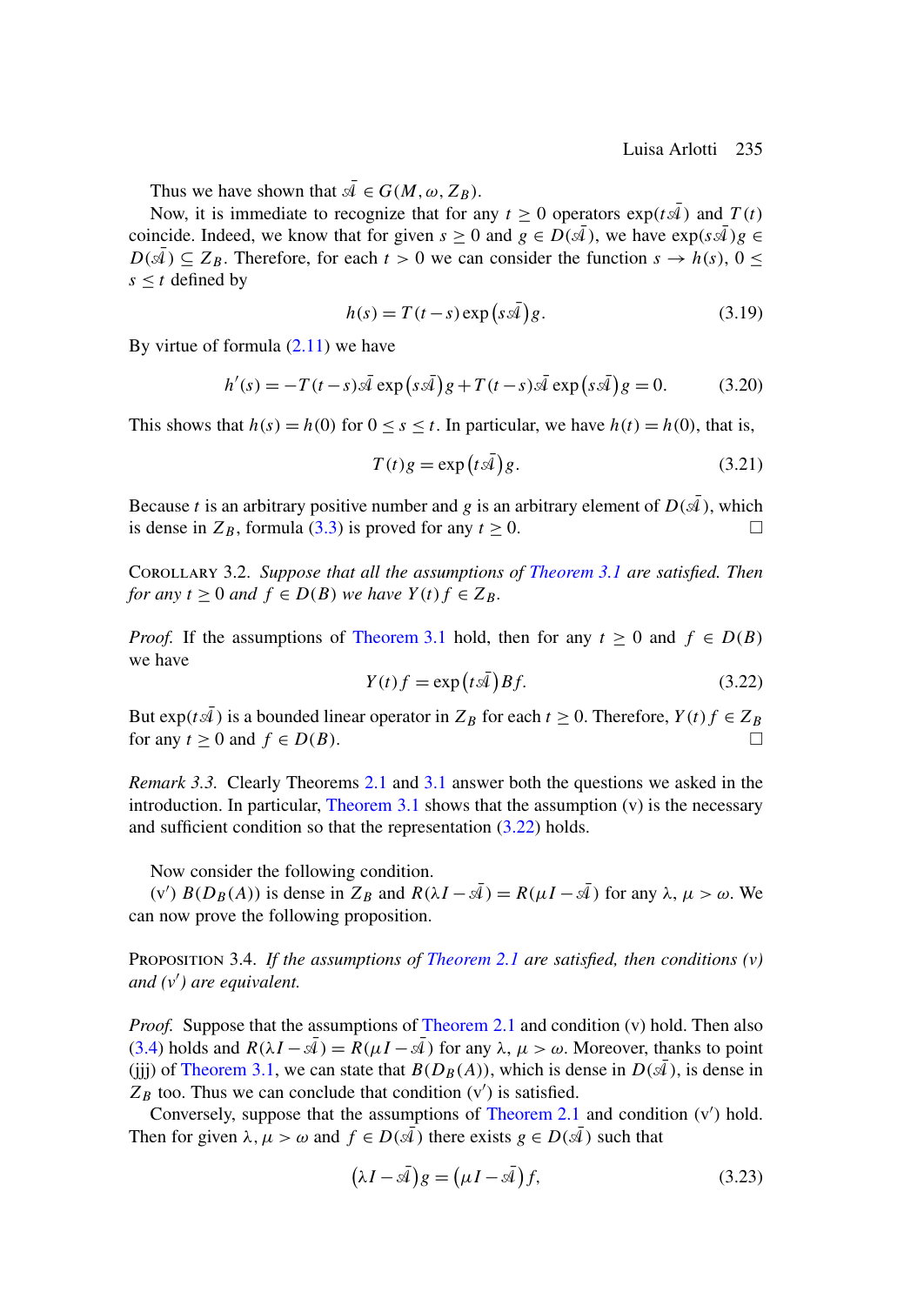<span id="page-9-0"></span>and therefore,

$$
(\mu - \lambda)f = (\lambda I - \bar{\mathcal{A}})(g - f) \in R(\lambda I - \bar{\mathcal{A}}).
$$
 (3.24)

This shows that

$$
D(\bar{\mathcal{A}}) \subseteq R(\lambda I - \bar{\mathcal{A}}). \tag{3.25}
$$

But then  $R(\lambda I - \overline{A})$ , which is a closed subset of  $Z_B$ , contains  $\overline{D(\overline{A})} = \overline{B(D_B(A))} =$  $Z_B$ . This shows that condition (v) is satisfied.  $\square$ 

Now we can state a new generation theorem in the following form.

Theorem 3.5. *Let* X *and* Z *be Banach spaces and suppose that* A *and* B *are two linear operators such that*

(i)  $A: D(A) \rightarrow X, B: D(B) \rightarrow Z$ *, with*  $D(A), D(B) \subset X$ *.* 

*The pair*  $(A, B)$  *generates a B-quasi bounded semigroup*  $(Y(t))_{t\geq0}$  *with the property*  $Y(0) f = Bf$  for all  $f \in D(B)$ , and satisfies either condition (v) or condition (v') if and *only if* [\(2.1\)](#page-2-0) defines a single-valued mapping  $\mathcal{A}: B(D_B(A)) \to Z_B$  which is closable *in*  $Z_B$  *and whose closure*  $\overline{A}$  *generates a*  $C_0$ -semigroup in  $Z_B$ . The B-quasi bounded *semigroup*  $(Y(t))_{t>0}$  *is such that*  $Y(t)f = \exp(t\overline{A})Bf$  *for any*  $t \ge 0$  *and*  $f \in D(B)$ *.* 

Similarly we can state this new characterization theorem.

Theorem 3.6. *Let the operators* A *and* B *satisfy assumption (i). Then the pair* (A,B) *generates the B-quasi bounded semigroup*  $(Y(t))_{t>0}$ *, with*  $Y(0) = B$ *, and satisfies either condition (v) or condition (v ) if and only if [\(2.1\)](#page-2-0) defines a single-valued mapping*  $\mathcal{A}: B(D_B(A)) \to Z_B$  which is closable in  $Z_B$  and such that the following conditions *hold:*

- (1)  $B(D_B(A))$  *is dense in*  $Z_B$ *,*
- (2) *there exist*  $M > 1$  *and*  $\omega \in \mathbb{R}$  *such that*  $\rho(\overline{A}) \supset \alpha, +\infty$  *and for any*  $f \in D(B)$ *,*  $\lambda > \omega$  and  $n \in \mathbb{N}$ :

$$
\left\| \left( \lambda I - s\bar{4} \right)^{-n} Bf \right\| \le \frac{M}{\left( \lambda - \omega \right)^n} \left\| Bf \right\|. \tag{3.26}
$$

*Remark 3.7.* Consider the case  $X = Z$  and  $B = I$ .

By virtue of [Theorem 3.1](#page-6-0) we can state the following.

Suppose that there exists a one-parameter family of linear operators  $(T(t))_{t>0}$ , which satisfies the conditions (1'), (2'), (3'), and (4') of [Remark 2.3.](#page-5-0) Then  $\overline{A} \in G(M, \omega, X)$  if and only if either the condition

$$
R(\lambda I - \bar{A}) = X \quad \forall \lambda > \omega \tag{3.27}
$$

or the condition

$$
\overline{D(A)} = X, \qquad R(\lambda I - \overline{A}) = R(\mu I - \overline{A}) \quad \text{for any } \lambda, \mu > \omega \tag{3.28}
$$

is satisfied.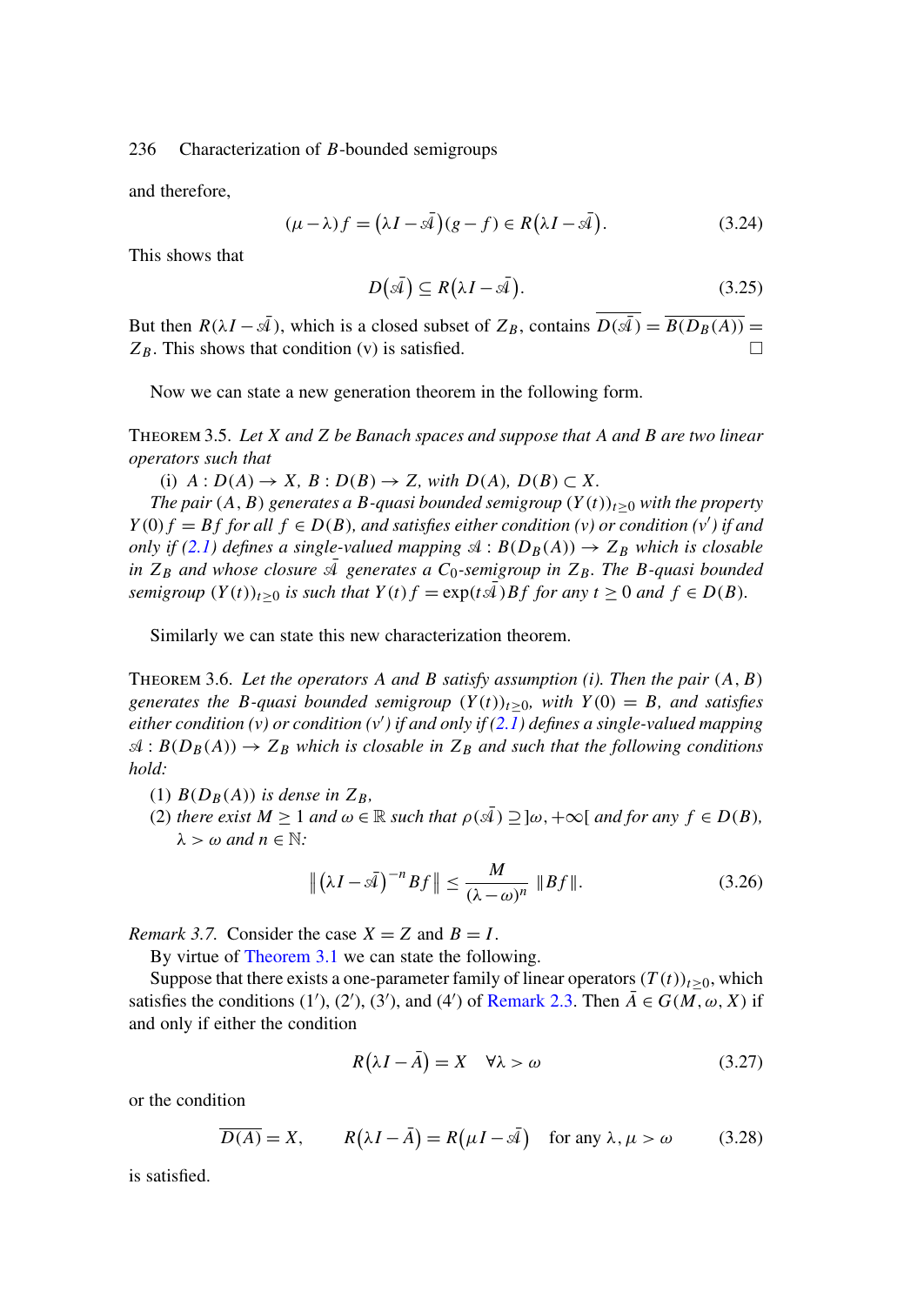## <span id="page-10-0"></span>**4. Comparison with the previous results**

This section is devoted to compare our new characterization and generation theorems (Theorems [3.5](#page-9-0) and [3.6\)](#page-9-0) with Theorem 3.1 and Proposition 3.2 in [\[5\]](#page-15-0).

To this aim we have to introduce the Banach space  $X_B$  and to provide some results proved in [\[3\]](#page-15-0).

*Definition 4.1.* We consider the set X of sequences  $(f_n)_{n\in\mathbb{N}}$  such that  $f_n \in D(B)$  for  $n \in \mathbb{N}$  and  $(Bf_n)_{n \in \mathbb{N}}$  is a Cauchy sequence. We define  $X_B$  to be the space of all classes of equivalence of sequences  $(f_n)_{n\in\mathbb{N}} \in X$  with respect to the following relation:

$$
(f_n)_{n \in \mathbb{N}} \equiv (g_n)_{n \in \mathbb{N}} \quad \text{if and only if } \lim_{n \to \infty} \|Bf_n - Bg_n\| = 0. \tag{4.1}
$$

The space  $X_B$  is a normed space with the norm

$$
\|[(f_n)_{n \in \mathbb{N}}] \|_{X_B} = \lim_{n \to \infty} \|Bf_n\|.
$$
 (4.2)

*Definition 4.2.* Denote by P the operator from  $D(B)$  into  $X_B$  defined by

$$
\mathbf{P}f = [(f, f, \ldots)].\tag{4.3}
$$

*Definition 4.3.* Denote by  $\Re$  the linear operator from  $X_B$  into  $Z_B$  defined for  $\Phi =$  $[(f_n)_{n\in\mathbb{N}}]\in X_B$  by

$$
\mathcal{B}\Phi = \lim_{n \to \infty} Bf_n. \tag{4.4}
$$

It is known (see [\[3,](#page-15-0) Lemma 2.1 and Proposition 2.1]) that  $\Re$  is an isometric isomorphism of  $X_B$  into  $Z_B$ .

We also recall the Banasiak characterization theorem proved in [\[5\]](#page-15-0). It states the following: suppose that the operators  $A$  and  $B$  satisfy assumption (i) of [Definition 1.1](#page-0-0) and assumption (iv). Then the pair  $(A, B)$  generates a B-quasi bounded semigroup  $(Y(t))_{t>0}$ , with  $Y(0) = B$ , if and only if the following conditions hold:

(1')  $\mathfrak{B}(D)$  is dense in  $Z_B$ ,

(2') there exist  $M > 0$  and  $\omega \in \mathbb{R}$  such that for any  $\eta \in \mathcal{X}, \lambda > \omega$ , and  $n \in \mathbb{N}$ ,

$$
\|\mathfrak{B}(\lambda I - \mathfrak{T}|_D)^{-n}\eta\| \le \frac{M}{(\lambda - \omega)^n} \|\mathfrak{B}\eta\|.\tag{4.5}
$$

Finally, we recall that, according to Proposition 3.2 of [\[5\]](#page-15-0), the family  $(Y(t))_{t>0}$  can be represented in the form

$$
Y(t) = \mathcal{B} \exp(t\mathcal{I}) \mathbf{P} \tag{4.6}
$$

if and only if the further following assumption is satisfied:

(iv') there exists some  $\lambda > \omega$  such that the operator  $\lambda I - \mathcal{T}$  is injective.

Now we can compare our new characterization theorem with the previous results. Such a comparison is carried out in the following propositions.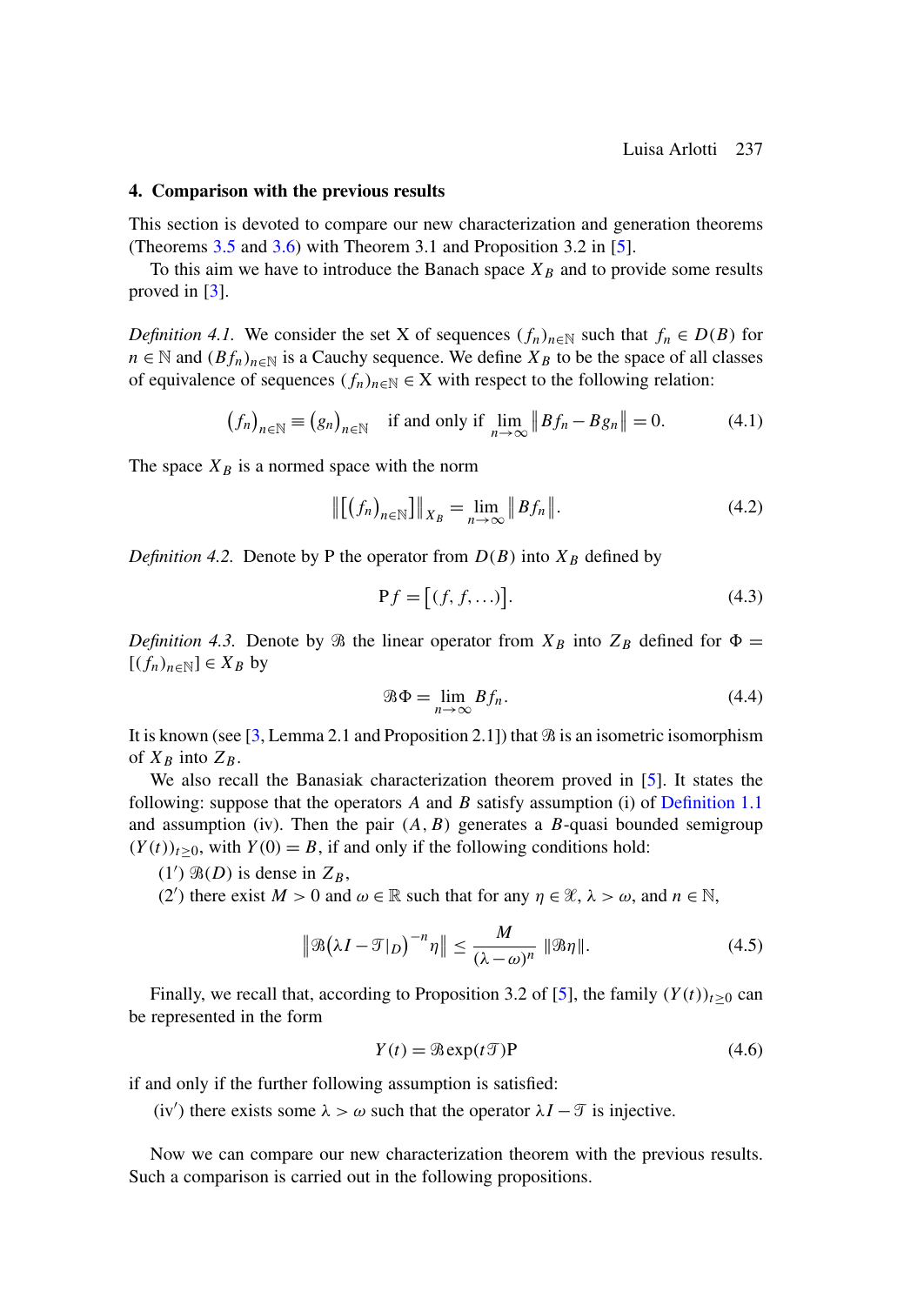<span id="page-11-0"></span>Proposition 4.4. *Condition (iv) implies condition (v).*

*Proof.* Suppose that condition (iv) is satisfied. Consider  $f \in D_B(A)$  such that  $Bf = 0$ and take the sequence  $(f_n)_{n\in\mathbb{N}}$  of elements of  $D_B(A)$  such that  $f_n = f$  for any n. Then  $Bf_n = Bf = 0$  and  $BAf_n = BAf$  for any n. Since operator  $A_B$  is closable in  $X_B$ , we have  $BAf = 0$ . This shows that [\(2.1\)](#page-2-0) defines a single-valued mapping from  $B(D_B(A))$ to  $Z_B$ . Moreover, considering [Definition 4.3,](#page-10-0) we obtain

$$
\mathcal{A} = \mathcal{B}A_B \mathcal{B}^{-1}.
$$
\n(4.7)

The properties of the linear operator  $\Re$  assure that, if  $A_B$  is closable in  $X_B$ , then  $\Im$  is closable in  $Z_B$  with

$$
D(\bar{\mathcal{A}}) = \mathcal{B}(D(\mathcal{T})),\tag{4.8}
$$

$$
\bar{\mathcal{A}} = \mathcal{B}\mathcal{T}\mathcal{B}^{-1},\tag{4.9}
$$

where, according to (iv),  $\mathcal{T} = \overline{A}_{B}^{X_{B}}$ .

We remember that

$$
D(\mathcal{T}) = \left\{ \Phi = \left[ \left( f_n \right)_{n \in \mathbb{N}} \right] \in X_B, \text{ such that each} \right.
$$
  

$$
f_n \in D_B(A) \text{ and } \left( B A f_n \right)_{n \in \mathbb{N}} \text{ converges in } Z \right\},\qquad(4.10)
$$
  

$$
\mathcal{T} \Phi = \left[ \left( A f_n \right)_{n \in \mathbb{N}} \right].
$$

Considering the properties of  $\Re$  and (4.10) we easily see that formulas (4.8) and (4.9) exactly give the operator defined by  $(2.10)$  and its domain  $(2.9)$ , respectively. Now, assume that there exist subspaces  $\mathcal X$  and D satisfying  $D(B) \subseteq \mathcal X \subseteq X_B$ , and  $D_B(A) \subseteq$  $D \subseteq \mathcal{X} \cap D(\mathcal{T})$  such that  $(\lambda I - \mathcal{T}|_D) : D \to \mathcal{X}$  is bijective for all  $\lambda > \omega$ .

Then if we put

$$
\mathcal{Y} = \mathcal{B}(\mathcal{X}), \qquad E = \mathcal{B}(D), \tag{4.11}
$$

we can state that there exist subspaces  $\mathcal Y$  and E satisfying  $R(B) \subseteq \mathcal Y \subseteq Z_B$ , and  $D(\mathcal{A}) \subseteq E \subseteq \mathcal{Y} \cap D(\mathcal{A})$  such that  $(\lambda I - \mathcal{A}|_E) : E \to \mathcal{Y}$  is bijective for all  $\lambda > \omega$ . This implies that

$$
R(\lambda I - \bar{\mathcal{A}}) \supseteq R(\lambda I - \bar{\mathcal{A}}|_E) = \mathcal{Y} \supseteq R(B), \tag{4.12}
$$

that is, condition (v).  $\Box$ 

Proposition 4.5. *Condition (1) of [Theorem 3.6](#page-9-0) and condition (1 ) of Banasiak's theorem are equivalent.*

*Proof.* Observe that  $D(\mathcal{A})$  is dense in  $D(\bar{\mathcal{A}})$ , with

$$
D(\mathcal{A}) = B(D_B(A)) \subseteq \mathcal{B}(D) \subseteq D(\bar{\mathcal{A}}).
$$
\n(4.13)

**Therefore** 

$$
\overline{B(D_B(A))} = \overline{\mathcal{B}(D)} = \overline{D(\overline{\mathcal{A}})}.
$$
\n(4.14)

This proves the statement.  $\Box$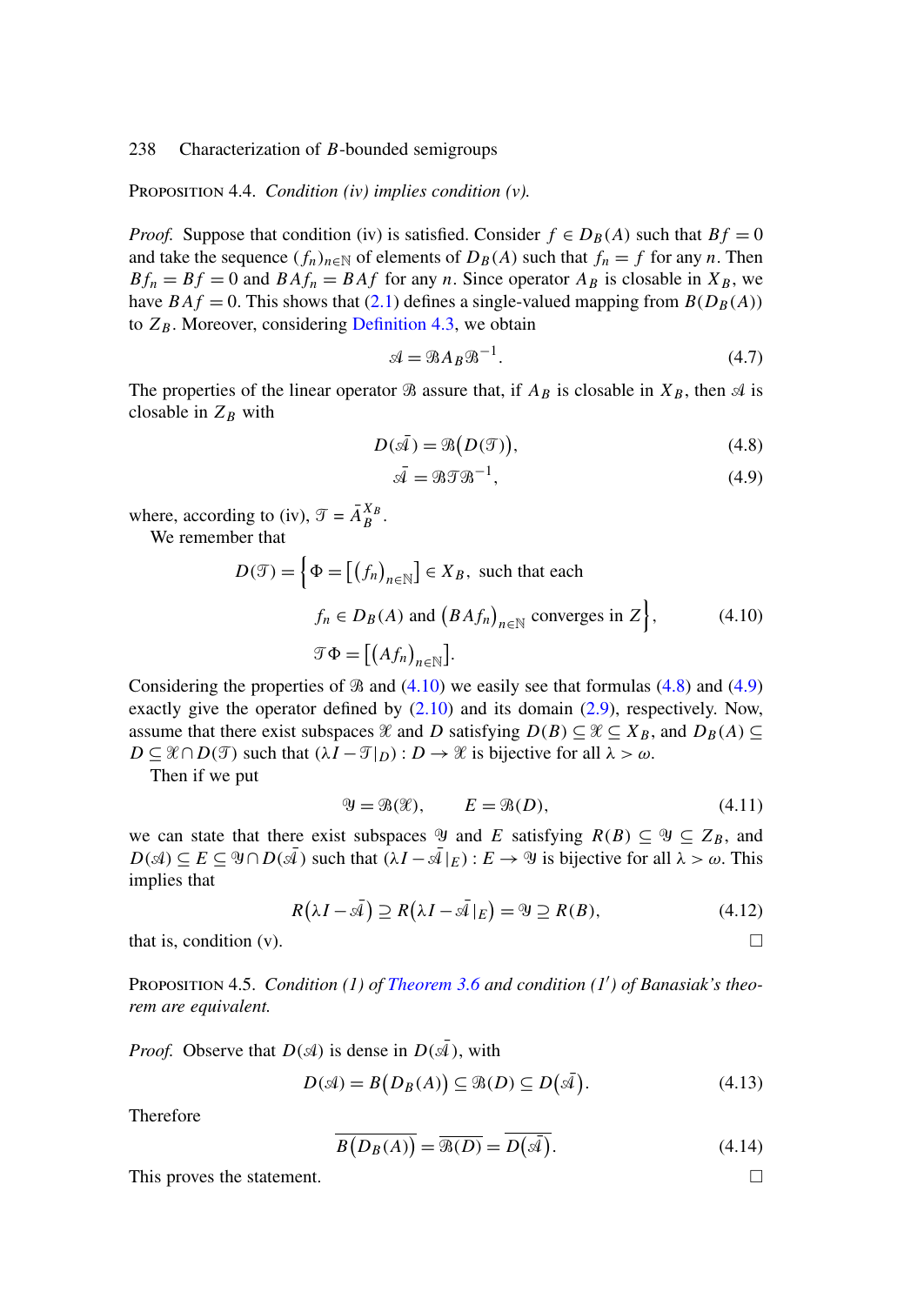<span id="page-12-0"></span>Proposition 4.6. *Condition (2 ) of Banasiak's theorem implies Condition (2) of [Theorem 3.6.](#page-9-0)*

*Proof.* Using the operator  $A$ , it is immediate to recognize that condition  $(2')$  can be rewritten in the following equivalent form:

(2'') there exist  $M > 0$  and  $\omega \in \mathbb{R}$  such that for any  $g \in \mathcal{Y}, \lambda > \omega$ , and  $n \in \mathbb{N}$ ,

$$
\left\| \left( \lambda I - \bar{\mathcal{A}} \left|_{E} \right) - n_{g} \right\| \leq \frac{M}{\left( \lambda - \omega \right)^{n}} \left\| g \right\|. \tag{4.15}
$$

But we know that  $\Psi \supset R(B)$  and that M cannot be less than 1. Therefore, we deduce that if  $(2')$  holds then condition (2) of [Theorem 3.6](#page-9-0) holds too.

Propositions [4.5](#page-11-0) and 4.6 show that the assumptions made by Banasiak in [\[5\]](#page-15-0) are stronger than ours.

Furthermore, suppose that the operators  $A$  and  $B$  satisfy the conditions (a), (b), and (c) of the introduction. Then property  $(\beta)$  of [Theorem 2.1](#page-2-0) holds. By virtue of formula [\(4.9\)](#page-11-0), we can rewrite that property in the equivalent form

 $(\beta')$  *the mapping*  $(\lambda I - \mathcal{T}) : D(\mathcal{T}) \to X_B$  *is injective for all*  $\lambda > \omega$ *.* 

This shows that condition  $(iv')$  is certainly satisfied if the pair  $(A, B)$  of operators satisfies assumption (i) of [Definition 1.1](#page-0-0) and generates a  $B$ -quasi bounded semigroup  $(Y(t))_{t>0}$ , with  $Y(0) = B$ . But then we can state that the assumptions of Theorem 3.1 in  $\overline{[5]}$  $\overline{[5]}$  $\overline{[5]}$  imply (iv') and therefore they are sufficient to guarantee the representation  $(4.6)$ . Such a property holds however we choose the set D. Finally, using  $(4.9)$  and [Definition 4.2,](#page-10-0) we can easily see that the two representations [\(3.22\)](#page-8-0) and [\(4.6\)](#page-10-0) coincide. On the other hand, if the assumptions of our characterization theorem allow to write the family  $(Y(t))_{t>0}$  in the form [\(3.22\)](#page-8-0), the stronger assumptions of the Banasiak characterization theorem must give the same representation, that is, [\(4.6\)](#page-10-0), whatever the set  $D$  is.

## **5. Application to implicit evolution equations**

Recently Banasiak,  $[4]$ , proved that the B-bounded semigroups theory can be applied for solving implicit evolution equations. Here we want to show how our technique can simplify such an application.

Indeed consider the Cauchy problem for the implicit evolution equation

$$
\frac{d}{dt}(Ku) = Lu, \qquad \lim_{t \to 0^+} (Ku)(t) = u_0,\tag{5.1}
$$

where K and L are linear operators,  $K : D(K) \to X$  and  $L : D(L) \to X$ , with  $D(K)$ ,  $D(L) \subseteq Z$ . Here X is a linear space and Z is a Banach space.

Assume that the operator K is one-to-one. Define  $B = K^{-1}$  and to such an operator associate the Banach space  $Z_B = \overline{R(B)} = \overline{D(K)}$ . To B associate also the Banach space  $X_B$  and the operators P and  $\Re$  given by Definitions [4.1,](#page-10-0) [4.2,](#page-10-0) and [4.3,](#page-10-0) respectively. If operators K and L are closable in  $X_B$ , then, according to [\[4\]](#page-15-0), we introduce the following definition.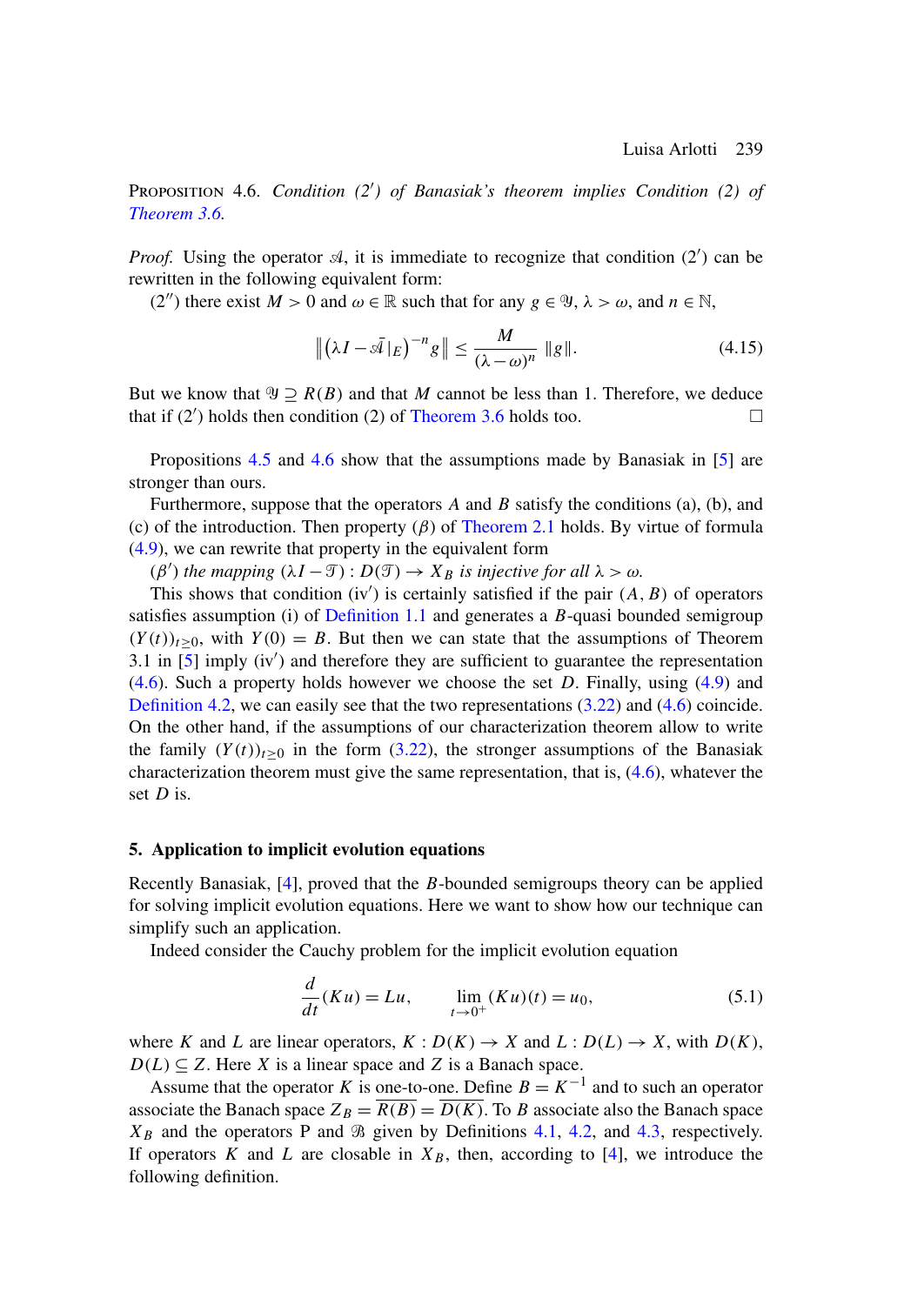<span id="page-13-0"></span>*Definition 5.1.* A Z-valued function  $t \rightarrow u(t)$  is called an  $X_B$ -solution to problem [\(5.1\)](#page-12-0) if it is a classical solution of the problem

$$
\frac{d}{dt}\bar{K}^{X_B}u = \bar{L}^{X_B}u, \qquad \lim_{t \to 0^+} (\bar{K}^{X_B}u)(t) = Pu_0,
$$
\n(5.2)

that is,  $t \to \bar{K}^{X_B} u(t)$  is continuously differentiable in  $X_B$ , the differential equation holds for all  $t > 0$  in  $X_B$ , and the initial condition holds as a limit in the topology of  $X_B$ .

Sufficient conditions for the existence of an  $X_B$ -solution to problem [\(5.1\)](#page-12-0) are obtained in the following theorem.

THEOREM 5.2. Assume that K and L are linear operators,  $K : D(K) \to X$  and L:  $D(L) \rightarrow X$ *, where*  $D(K)$ *,*  $D(L) \subseteq Z$ *, X is a linear space and* Z *a Banach space.* 

*Assume that the operator* K *is one-to-one. Define the operator*  $\mathcal{A} = K^{-1}L$  *with the domain*  $D(\mathcal{A}) = \{g \in D(K) \cap D(L) : Lg \in R(K)\}\$ . If  $\mathcal{A}$  is closable in  $Z_B$  *and if*  $\overline{\mathcal{A}}$  ∈ G(M,  $\omega$ , Z<sub>B</sub>), then for any  $u_0 \in R(K)$  such that  $K^{-1}u_0 \in D(\mathcal{A})$ , the function  $t \rightarrow \exp(t\bar{A})K^{-1}u_0$  *is an*  $X_B$ -solution to problem [\(5.1\)](#page-12-0).

In order to prove such a theorem some preliminary considerations are necessary. First of all we can remark the following.

*Remark 5.3.* Given a sequence  $(f_n)_{n\in\mathbb{N}}$  of elements of  $D(B) = R(K)$ , we can state that  $(Pf_n)_{n \in \mathbb{N}}$  converges to  $\Phi$  in  $X_B$  as  $n \to \infty$  if and only if  $(K^{-1}f_n)_{n \in \mathbb{N}}$  converges to  $\Re \Phi$  in  $Z_B$  as  $n \to \infty$ .

Now we have to show that the following propositions hold.

PROPOSITION 5.4. *If the operator* K *is one-to-one, then it is closable in*  $X_B$ *, with* 

$$
D(\bar{K}^{X_B}) = Z_B, \quad \bar{K}^{X_B} = \mathcal{B}^{-1}.
$$

*Proof.* Take  $g \in Z_B$ . Because  $\overline{D(K)} = Z_B$  there exists a sequence  $(g_n)_{n \in \mathbb{N}}$  of elements of  $D(K)$  such that  $g_n \to g$  in  $Z_B$  as  $n \to \infty$ .

Put  $f_n = Kg_n$  and  $\Phi = \mathcal{B}^{-1}g$ . Then  $K^{-1}f_n \to \mathcal{B}\Phi$  in  $Z_B$  as  $n \to \infty$ , and therefore, according to Remark 5.3,  $PKg_n = Pf_n \rightarrow \Phi = \mathcal{B}^{-1}g$  in  $X_B$  as  $n \rightarrow \infty$ .

This proves the statement, since  $g \in D(\overline{K}^{X_B})$  and  $\overline{K}^{X_B}g = \mathcal{B}^{-1}g$ .

Proposition 5.5. *Suppose that the operator* K *is one-to-one and that the operator is closable in*  $Z_B$ *. Then*  $L|_{D(\mathcal{A})}$  *is closable in*  $X_B$ *, with* 

$$
D(\bar{L}^{X_B}) = D(\bar{\mathcal{A}}), \quad \bar{L}^{X_B} = \mathcal{B}^{-1}\bar{\mathcal{A}}.
$$
 (5.4)

*Proof.* Consider a sequence  $(f_n)_{n\in\mathbb{N}}$  of elements of  $D(\mathcal{A})$  such that  $f_n \to 0$  in  $Z_B$  and  $PLf_n \to \Phi$  in  $X_B$  as  $n \to \infty$ . Then, according to Remark 5.3,  $K^{-1}Lf_n \to \Re \Phi$  in  $Z_B$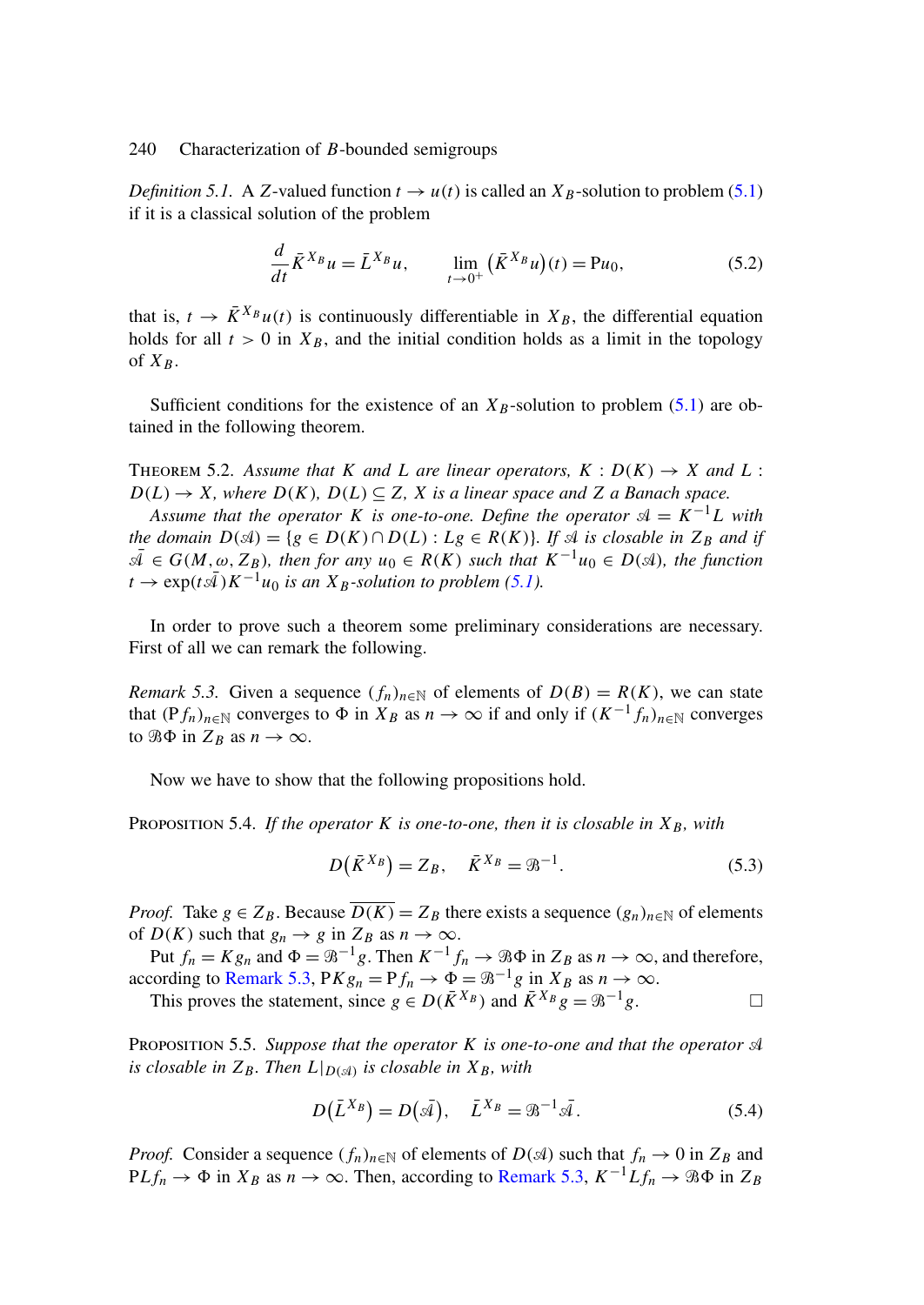as  $n \to \infty$ . Because  $\mathcal{A} = K^{-1}L$  is supposed to be closable in  $Z_B$ , we have  $\mathcal{B}\Phi = 0$ and therefore  $\Phi = 0$ . This shows that  $L|_{D(\mathcal{A})}$  is closable in  $X_B$ . Now

$$
D(\overline{L}^{X_B}) = \{ g \in Z_B : \exists (g_n)_{n \in \mathbb{N}} \text{ in } D(\mathcal{A}) \text{ and } \Phi \in X_B : g_n \to g, PLg_n \to \Phi \}
$$
  
=  $\{ g \in Z_B : \exists (g_n)_{n \in \mathbb{N}} \text{ in } D(\mathcal{A}) \text{ and } \Phi \in X_B : g_n \to g, K^{-1}Lg_n \to \mathcal{B}\Phi \}$   
=  $D(\overline{\mathcal{A}}),$   
 $\overline{L}^{X_B}g = \Phi = \mathcal{B}^{-1}\overline{\mathcal{A}}g.$  (5.5)

Now we are able to prove [Theorem 5.2.](#page-13-0)

*Proof of [Theorem 5.2.](#page-13-0)* If the assumptions of [Theorem 5.2](#page-13-0) are satisfied then Proposi-tions [5.4](#page-13-0) and [5.5](#page-13-0) hold. Suppose that  $u_0 \in R(K)$  such that  $K^{-1}u_0 \in D(\mathcal{A})$  and consider the function  $t \to u(t) = \exp(t\bar{A})K^{-1}u_0 \in D(\bar{A})$ . Then the function  $t \to \bar{K}^{X_B}u(t) =$  $\mathcal{B}^{-1}u(t)$  is continuously differentiable in  $X_B$ , with

$$
\frac{d}{dt}\bar{K}^{X_B}u(t) = \mathcal{B}^{-1}\bar{\mathcal{A}}\exp(t\bar{\mathcal{A}})K^{-1}u_0 = \mathcal{B}^{-1}\bar{\mathcal{A}}u(t).
$$
 (5.6)

By virtue of [Proposition 5.5,](#page-13-0) we obtain for all  $t > 0$ ,

$$
\frac{d}{dt}\bar{K}^{X_B}u(t) = \bar{L}^{X_B}u(t).
$$
\n(5.7)

Moreover, taking into account definitions [\(4.7\)](#page-11-0) and [\(4.8\)](#page-11-0), we have

$$
\lim_{t \to 0^+} (\bar{K}^{X_B} u)(t) = \mathcal{B}^{-1} K^{-1} u_0 = \mathcal{P} u_0.
$$
\n(5.8)

Thus the assertion is completely proved.

*Remark 5.6.* Suppose that the assumptions of [Theorem 5.2](#page-13-0) are satisfied and consider the family  $(Y(t))_{t>0}$  defined by putting for  $f \in R(K)$ ,  $t \ge 0$ 

$$
Y(t)f = \exp(t\bar{A})K^{-1}f.
$$
\n(5.9)

Such a family has the properties (1) and (2) of [Definition 1.1.](#page-0-0) Moreover, for all  $t > 0$ and  $f \in K(D(\mathcal{A}))$ , we have

$$
\frac{d}{dt}Y(t)f = \exp(t\bar{A})\bar{A}K^{-1}f = \exp(t\bar{A})\bar{A}K^{-1}f
$$
  
=  $\exp(t\bar{A})K^{-1}LK^{-1}f = Y(t)Af,$  (5.10)

if we define  $A = L K^{-1}$  with the natural domain

$$
D(A) = \left\{ f \in R(K) : K^{-1} f \in D(L) \right\} = K(D(K) \cap D(L)). \tag{5.11}
$$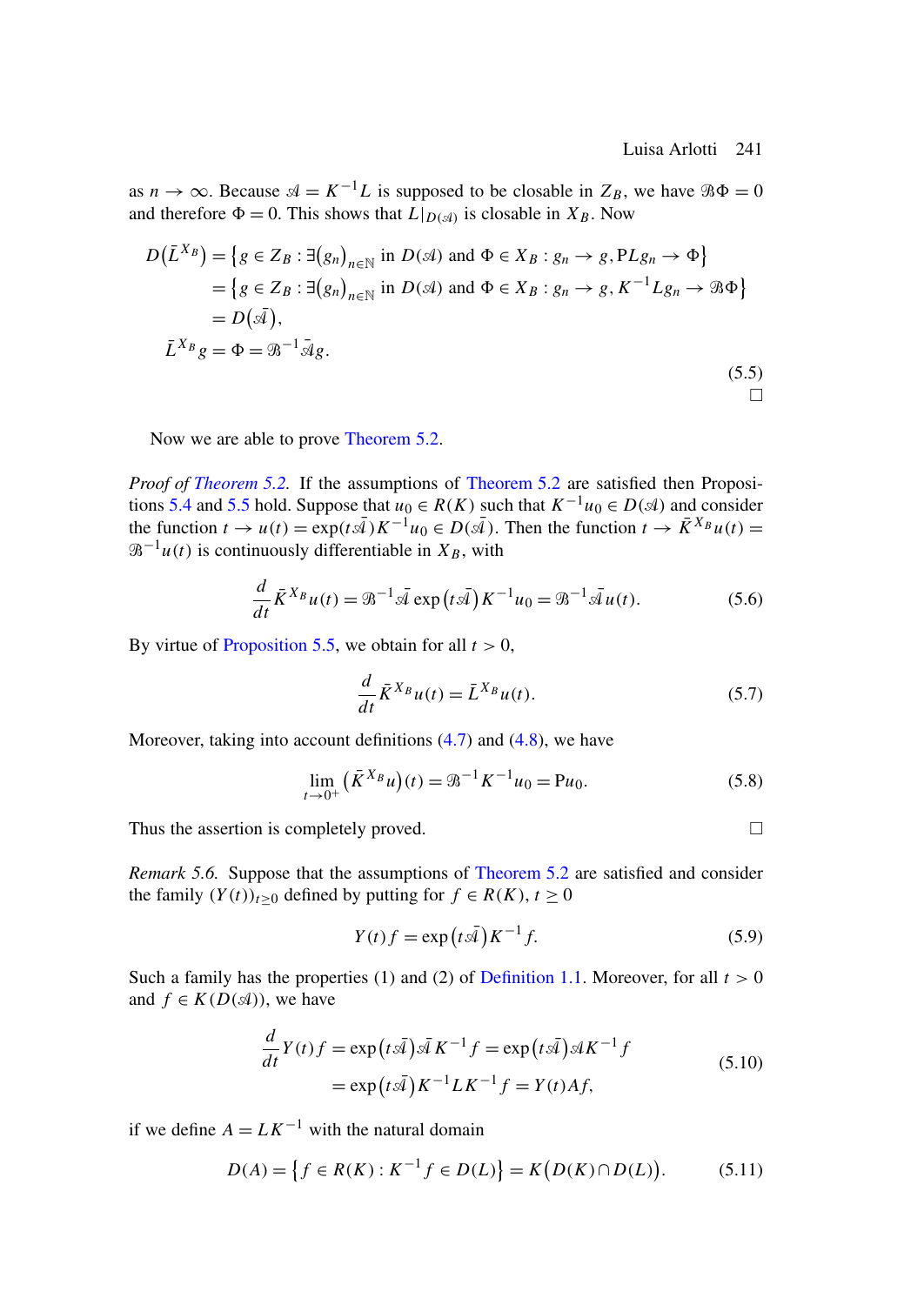<span id="page-15-0"></span>Clearly the above relation immediately gives, for all  $t > 0$ ,  $f \in K(D(\mathcal{A}))$ ,

$$
Y(t)f = K^{-1}f + \int_0^t Y(s)Af\,ds,\tag{5.12}
$$

that is,

$$
Y(t)f = Bf + \int_0^t Y(s)Af \, ds. \tag{5.13}
$$

Observing that

$$
K(D(A)) = \{ f \in K(D(K) \cap D(L)) : L K^{-1} f \in R(K) \}
$$
  
=  $\{ f \in D(A) : Af \in D(B) \} = D_B(A),$  (5.14)

we see that also property (3) of [Definition 1.1](#page-0-0) is satisfied with  $A = LK^{-1}$ . Therefore, the family  $(Y(t))_{t\geq 0}$  is a B-quasi bounded semigroup generated by the pair  $(A, B)$ . Moreover, the relation between such a pair and the operator  $\mathcal A$  is the same as in [Section 4.](#page-10-0)

*Remark 5.7.* It is interesting to compare our [Theorem 5.2](#page-13-0) with Theorem 3.3 in [4]. Using the notation introduced in [Section 4](#page-10-0) and taking into account the characterization theorem proved in [5], we can write the content of Theorem 3.3 in [4] in the following way. Define operator  $\mathcal A$  as in our [Theorem 5.2.](#page-13-0) If  $\mathcal A$  is closable in  $Z_B$  and if there exists a subspace  $E: D(\mathcal{A}) \subseteq E \subseteq D(\mathcal{A})$  such that  $\mathcal{A}|_E$  generates a  $C_0$ -semigroup  $T(t)$  in  $Z_B$ , then for any  $f \in D(A)$  the function  $t \to T(t)K^{-1}f$  is an  $X_B$ -solution to problem [\(5.1\)](#page-12-0). But, according to the considerations developed in [Section 4,](#page-10-0) if  $\overline{\mathcal{A}}|_E \in G(M, \omega, Z_B)$ , then  $\overline{A}$  is a generator and  $T(t) = \exp(t\overline{A})$ . Thus the statement of our [Theorem 5.2](#page-13-0) and that of Banasiak's theorem (Theorem 3.3) coincide.

## **References**

- [1] W. Arendt, *Vector-valued Laplace transforms and Cauchy problems*, Israel J. Math. **59** (1987), no. 3, 327–352. [MR 89a:47064.](http://www.ams.org/mathscinet-getitem?mr=89a:47064) [Zbl 637.44001.](http://www.emis.de/cgi-bin/MATH-item?637.44001)
- [2] L. Arlotti, *On B-bounded semigroups as a generalization of*  $C_0$ -semigroups, Z. Anal. Anwendungen **19** (2000), no. 1, 23–34. [CMP 1 748 056.](http://www.ams.org/mathscinet-getitem?mr=1+748+056)
- [3] J. Banasiak, *Generation results for* B*-bounded semigroups*, Ann. Mat. Pura Appl. (4) **175** (1998), 307–326.
- [4] , B*-bounded semigroups and implicit evolution equations*, Abstr. Appl. Anal. **5** (2000), no. 1, 13–32. [CMP 1 821 727.](http://www.ams.org/mathscinet-getitem?mr=1+821+727)
- [5] J. Banasiak and V. Singh, B*-bounded semigroups and* C*-evolution families*, to appear.
- [6] A. Belleni-Morante, *On Some Properties of* B*-Quasi Bounded Semigroups and Applications*, Dipartimento di Ingegneria Civile, Univerisitá di Firenze, quaderno sezione modelli matematici no. 1/1996.
- [7] , B*-bounded semigroups and applications*, Ann. Mat. Pura Appl. (4) **170** (1996), 359–376. [MR 98c:47049.](http://www.ams.org/mathscinet-getitem?mr=98c:47049) [Zbl 882.47012.](http://www.emis.de/cgi-bin/MATH-item?882.47012)
- [8] R. deLaubenfels, *Existence Families, Functional Calculi and Evolution Equations*, Lec-ture Notes in Mathematics, vol. 1570, Springer-Verlag, Berlin, 1994. [MR 96b:47047.](http://www.ams.org/mathscinet-getitem?mr=96b:47047) [Zbl 811.47034.](http://www.emis.de/cgi-bin/MATH-item?811.47034)